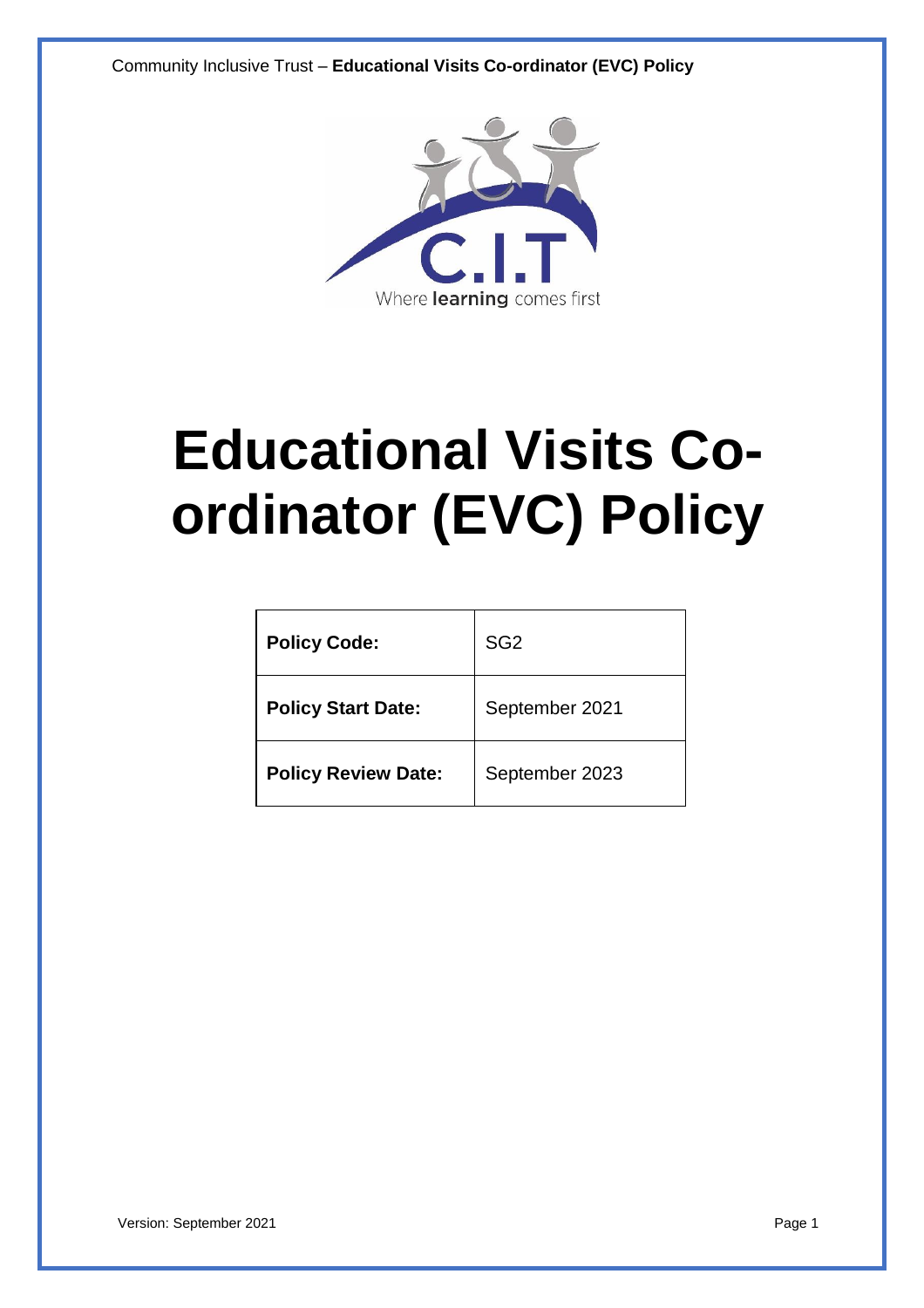#### **Purpose**

The Community Inclusive Trust Directors and Head Teachers are committed to ensuring pupils will experience a wide range of activities. Off-site visits and related activities are a valuable part of their education and the Trust fully support and encourage those that are well planned and managed.

To follow best practice, C.I.T adopts the Outdoor Education Advisers' Panel 'National Guidance': www.oeapng.info and ensures that all staff have access and understand the content for Visit Leaders. In the event of a discrepancy between this Policy and NG, the detail in this Policy will take precedence.

A common-sense approach will be used in assessing and managing the risks of any activity. We consider that it is important for children to learn to understand and manage the risks that are a normal part of life. Health and Safety measures must always be proportionate to the risks of an activity.

#### **Scope**

The EVC and Visit Leaders must familiarise themselves with this policy.

Staff will be given the training they need so they can keep themselves and children safe and manage risks effectively.

The Head Teachers and Governors are committed to the following:

- Risk assessment will focus attention on real risks (all Risk Assessments will include assessment of the current COVID situation and mitigating the risks associated), not risks that are trivial or fanciful;
- Proportionate systems and procedures are in place and followed to ensure that trips presenting lower-risk activities are quick and easy to organise, and higher-risk activities (such as those involving climbing, caving or water-based activities) are properly planned and assessed;
- Those planning the trips are properly supported to ensure that teachers can readily check if they have taken sufficient precautions or whether they should do more.

Teachers should read the following statements, which are fully supported by the Trust and its schools and are reflected in this policy:

"HSE fully supports schools arranging a wide range of out-of-school activities, which can include visits to museums, trips to the countryside or taking part in challenging and adventurous activities. HSE wants to make sure that mistaken and unfounded health and safety concerns do not create obstacles that prevent these from happening."

"HSE fully recognises that learning outside the classroom helps to bring the curriculum to life – it provides deeper subject learning and increases self-confidence. It also helps pupils develop their risk awareness and prepares them for their future working lives. Striking the right balance between protecting pupils from risk and allowing them to learn from school trips has been a challenge for many schools, but getting this balance right is essential for realising all these benefits in practice".

*Statement from HSE "School Trips & Outdoor Learning Activities" June 2011.*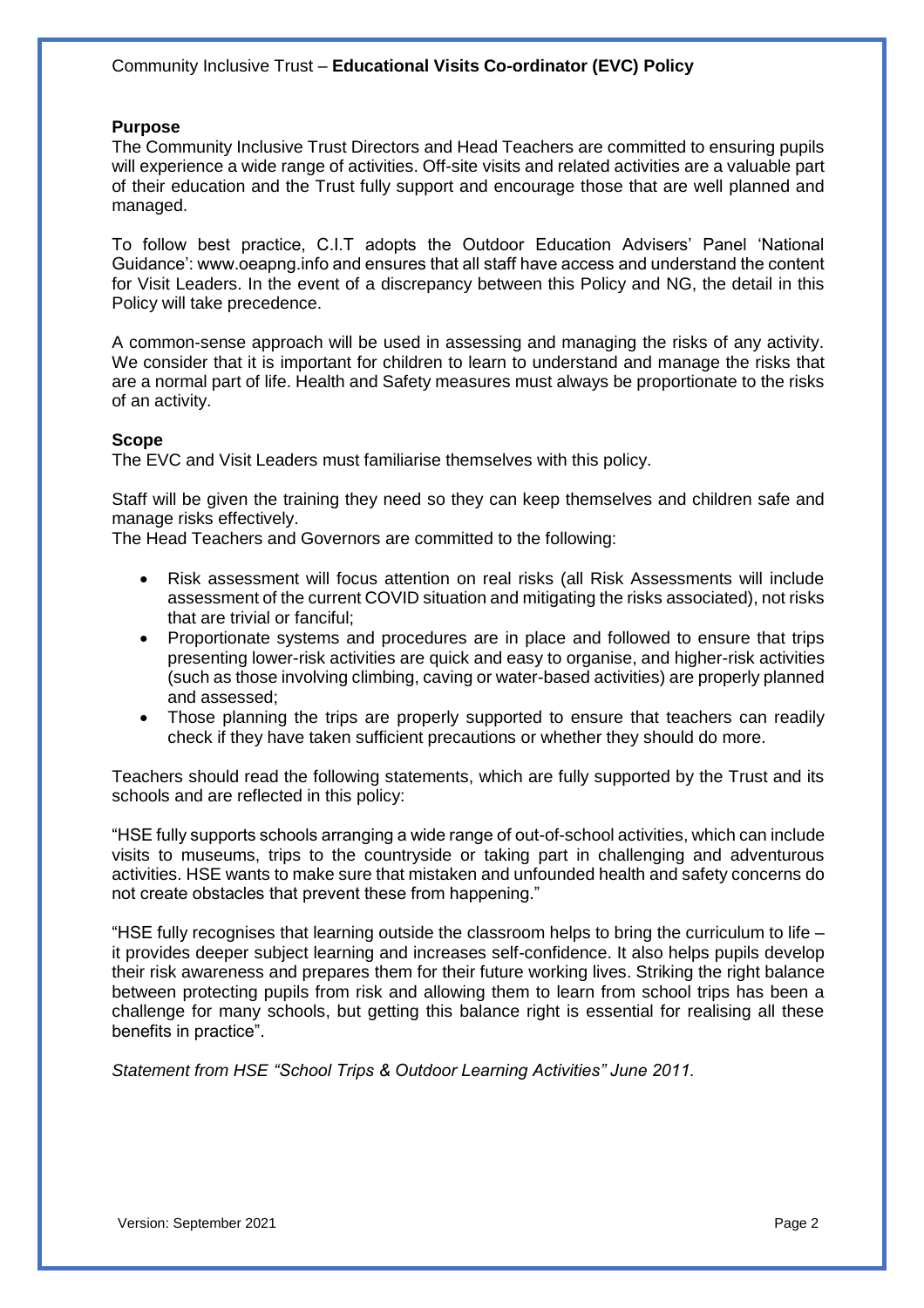- **SECTION 1 Statement of Policy 1.1 Index**
- **SECTION 2 Arrangements**
	- **2.1 Aims and Purposes of Educational Visits**
	- **2.2 Role of the Educational Visits Co-ordinator**
	- **2.3 Financing Educational Visits and Trips**
	- **2.4 Approval Procedure and Consent**
	- **2.5 Parent or Carer Consent**
	- **2.6 Approval of Staff to lead an Adventurous Activity**
	- **2.7 Using an External Provider**
	- **2.8 The Expectation of Pupil and Parents**
- **SECTION 3 Management of Educational Visits**
	- **3.1 Guidance for Visit Leaders**
		- **3.2 Accompanying Staff and Volunteers must:**
	- **3.3 Competence of Visit Leaders**
	- **3.4 Planning**
	- **3.5 Safety during the Visit**
	- **3.6 Staffing/Supervision**
	- **3.7 Risk Assessment**
	- **3.8 Transport**
	- **3.9 First Aid and Medical Needs**
	- **3.10 Water-Margin Activities**
	- **3.11 Overseas Visits**
	- **3.12 Weather, Clothing and Survival**
	- **3.13 Swimming**
- **SECTION 4 Emergency Procedures**
	- **4.1 Introduction**
	- **4.2 Procedures**
	- **4.3 Give full details to the Principal or Designated Contact**
	- **4.4 Serious Incidents**
- **SECTION 5 Adventurous Activities**
	- **5.1 Definition of an 'Adventurous Activity'**
	- **5.2 Safety during Adventurous Activities**
	- **5.3 Water Based Activities**
	- **5.4 Open-Country Activities**
	- **5.5 Snowsports**
	- **5.6 Overseas Expeditions**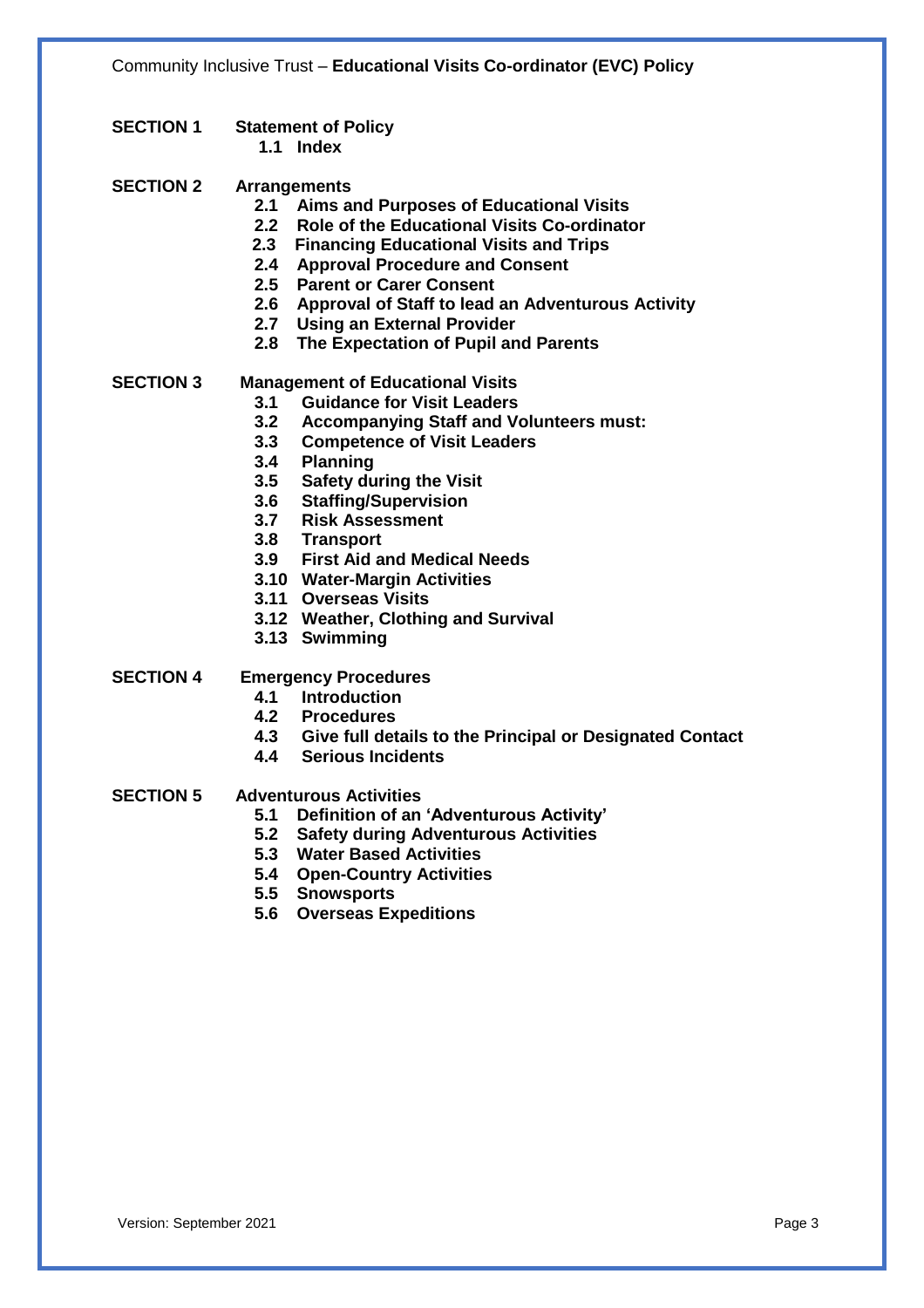## **Section 2 Arrangements**

## **2.1 Aims and purposes of Educational Visits**

Each year the Trust schools will arrange a number of activities that take place off the site and/or out of normal hours, which support the learning and achievement aims of the Trust.

The range of activities are outlined in the Trust/schools' prospectus along with the criteria by which pupils are able to join in them and the methods by which parents will be notified and asked for their consent.

Within each curricular programme of work the staff plan educational visits and activities that support the pupils' learning. We plan activities in advance and inform parents of these in due course.

## **2.2 Role of the Educational Visits Coordinator**

To ensure that the planning and approval of offsite visits are structured, and to help fulfil its health and safety obligations for visits, each academy will appoint an Educational Visits Coordinator (EVC).

The EVC is specifically competent, with practical experience in leading and managing a range of visits similar to those typically run by the school. The EVC will be trained as necessary.

The EVC will support the school in ensuring that competent staff are assigned to lead and accompany visits.

Where a suitably trained EVC is not in place the Head Teacher will take on this role until a member of staff is identified and trained.

## **2.3 Financing Educational Visits and Trips**

C.I.T complies with the Education Act 1996 (Section 451) and procedures are outlined in the Trust's Charging and Remissions Policy.

Some trips are expensive and these pose a potential financial risk to the School. For example, overseas visits and UK residential trips involving overnight stays and activities can be costly. In these circumstances the EVC will be responsible for ensuring that the visit is fully costed, ensuring that all elements of the visit / event are included and that the trip will break even. If it is likely that an additional subsidy is required from Trips, departments or Pupil Premium budgets, this should be identified at the time the visit proposal is made.

The Head and School Operations Manager need to be satisfied that the planned trip is viable and will not have a detrimental effect on the overall approved budget or impact negatively on departmental budgets if there is a shortfall.

The EVC must prepare a costing sheet (even if parents are not being asked for a contribution) giving details of any and all income and expenditure for the number of students and staff going on the trip before completing the approvals requirements detailed in section 2.4.

See **Appendix 1** to assist with this process.

The EVC must gain agreement from **SLT** before issuing letters to parents and carers so there is a clear transparent communication outlining costs and terms and conditions with a suitable schedule of payments that has been arranged with the School Administrator via Parent pay.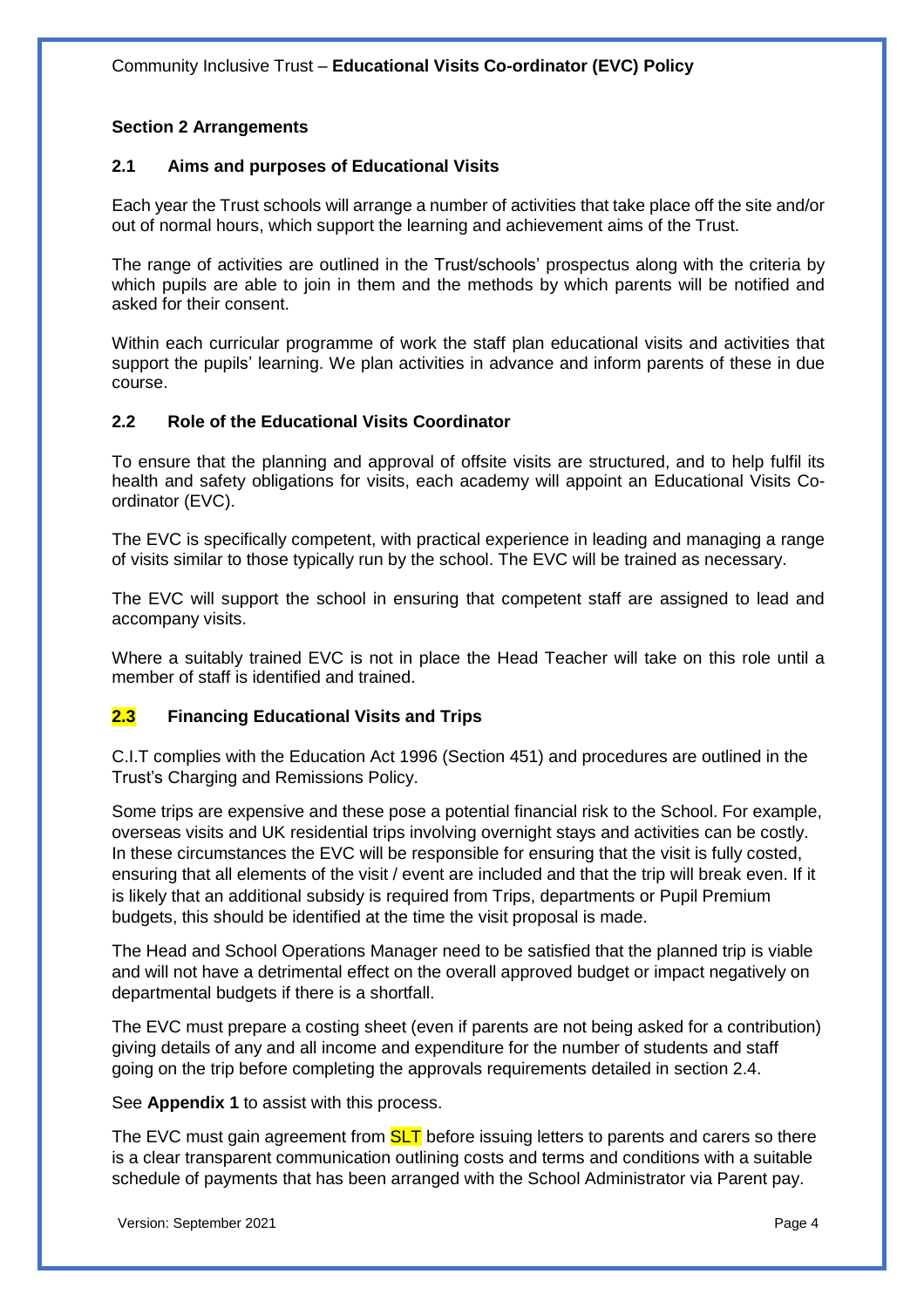It must be explicit that withdrawal from a trip once a place has been assigned to a student, that there is a contract between the school and the parents and carers that payments will be completed in full.

If a student has a medical condition that means they are not able to attend the visit, a doctors or hospital note will be required and the matter will be dealt with through the visit insurance policy. If a student, parent or carer changes their mind and no longer wants to attend, there will be no refund of payments for disinclination made unless a replacement can be found. **Deposits are non-refundable**. These arrangements must be made clear in the initial letters where parents and carers commit to the visit.

All cases will be looked at on an individual basis taking into account when the young person was removed and why, along with particular costs such as flights which cannot be recouped. The headteacher of each school will make the final decision in such cases.

The EVC is responsible for ensuring that C.I.T financial operating procedures are adhered to when making bookings for activities, accommodation and other associated costs by completing Purchase Order Request forms etc. The financial operating procedures are available in *T:\CIT Staff Resources\Handbooks for Staff*

**Notice of at least 4 weeks must be given to the Schools Operations Manager if cash, foreign currency cards or a Purchase Card is required for items such as food whilst on the trip.**

### **2.4 Approval Procedure and Consent**

The Trust uses an online database system for notification and approval called Exeant. A key feature of this system is that visits and LOtC activities requiring approval are automatically brought to the attention of the Trust. These are residential visits, overseas visits, and activities that include an adventurous activity. Those visits and activities not requiring approval may be viewed sampled or monitored, by the Trust using the database and diary facilities of the system.

**Visits requiring approval by the Community Inclusive Trust should be submitted at eight weeks prior to the day of the visit wherever possible.** *However, in the case of any overseas visits, complex visits such as expeditions abroad or visits that have a high financial risk, it is essential that pre-approval is sought before any contract is signed with the provider and before any financial transactions are made*.

For further advice and help using the Exeant system, the academy should contact the nominated officer.

**The nominated officer in the Community Inclusive Trust is:**

*Claire Buffham Tel: 03300 585 520 Mobile: 07860 503283*

Before a visit is advertised to parents, the Head Teacher must approve the initial plan. The Educational Visits Co-ordinator ensures the visit document pack is complete. In approving visits, the Head Teacher and EVC will ensure that the Visit Leader has been appropriately inducted/trained, and is competent to lead the visit.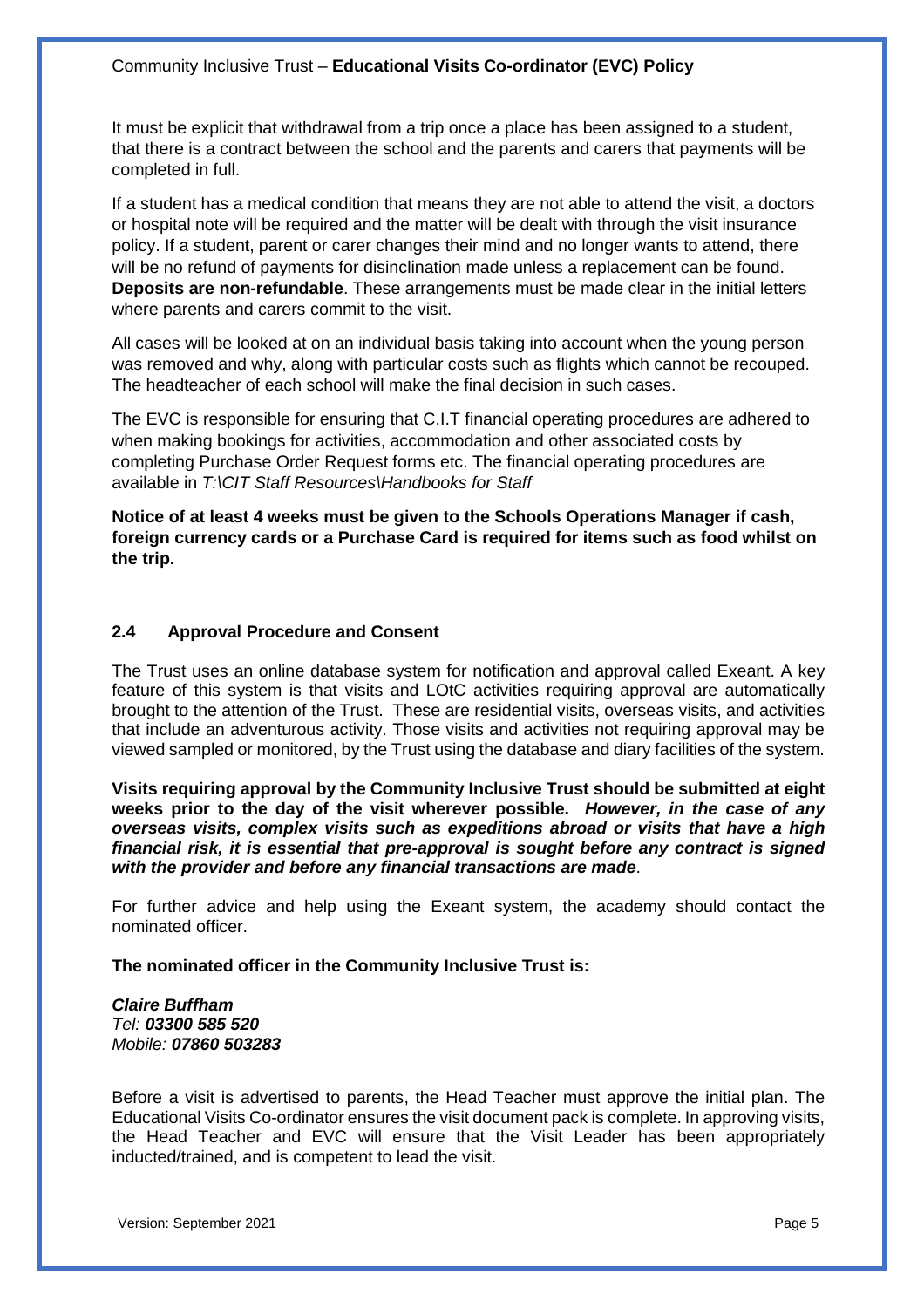Responsibility for sign-off of the completed plan and risk assessments (where applicable) will depend on the type of visit as follows:

| Visit Type                                                                                      | <b>Approval Required By</b>                 |
|-------------------------------------------------------------------------------------------------|---------------------------------------------|
| 'Ad hoc' Activities – local, regular and routine visits                                         | EVC or Head Teacher                         |
| Activities involving travel within 5 miles of the school - local,<br>regular and routine visits | <b>EVC or Head Teacher</b>                  |
| Activities involving Travel in the UK beyond 5 miles of the<br>school                           | <b>Head Teacher</b>                         |
| <b>Overseas Visits</b>                                                                          | <b>External Consultant (Dave</b><br>Barham) |
| <b>Residential Visits</b>                                                                       | Director of Education                       |
| Visits which include Adventurous Activities led by an External<br>Provider                      | <b>Head Teacher</b>                         |
| Visits which include Adventurous Activities led by a Member of<br>Staff                         | Head Teacher                                |

See Section 5 (5.1) for the definition of an Adventurous Activity.

If possible, an exploratory visit should be made to the planned venue. If this is not practicable alternative arrangements will be made to gain as much knowledge of the site as possible by liaising with officials at the site or seeking advice from colleagues who have made previous visits. Site officials will be asked for copies of specific site risk assessments and emergency arrangements.

Where external providers are involved in organising all or part of the visit the contract will be made with the specific School on behalf of the pupils.

## **2.5 Parent or Carer Consent**

Written consent from parents is not required for pupils to take part in the majority of off-site activities organised by the School as most of these activities take place during school hours and are a normal part of a child's education at school. However, parents will be told where their child will be at all times and of any extra safety measures required.

Written consent is only required for activities that need a higher level of risk management or those that take place outside school hours.

Parents will be asked to sign a general consent form when their child enters the School. (The School has adopted the Department for Education's "one-off" consent form sign when a child enrols at the school.) This covers participation in adventure activities, off-site sporting fixtures outside the school day, residential visits which take place at any time (including during school holidays or at the weekend).

Parents will be told in advance of each activity and given the opportunity to withdraw their child from a particular activity or trip. They will also be given the timetable for the activities that pupils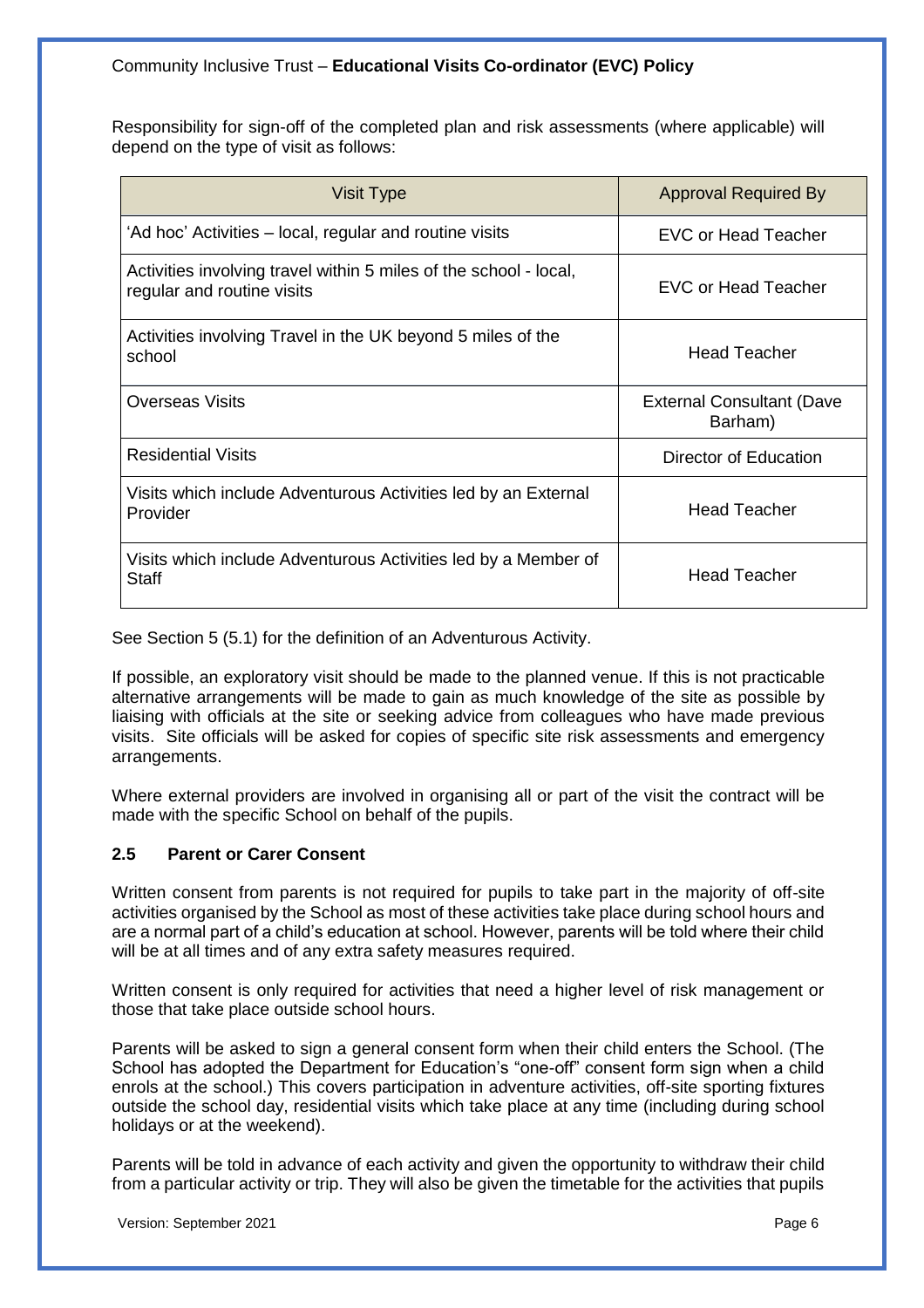are involved in and will be informed (by letter/phone call/through their son/daughter) if an activity has to be cancelled. For all residential visits, parents will be invited to a briefing meeting where they can ask for clarification of any aspect of the itinerary and organisation of the visit.

## **2.6 Approval of Staff to Lead an Adventurous Activity**

What is and what is not an 'Adventurous Activity' is set out in Section 5(5.1).

Approval will normally be given where the leader of the activity has recent relevant experience, and:

- is appropriately qualified through the relevant National Governing Body, or
- has a 'Statement of Competence' from an appropriate 'technical adviser'

For most activities, the competence required of a 'technical adviser' is stipulated by the activity's National Governing Body.

In some cases, approval may be granted where no qualification is held, but the person concerned is deemed by the school to have a sufficient level of competence in addition to recent relevant experience.

In cases where no National Governing Body exists, the School will make a decision based on factors which may include: technical advice, the leader's stated competence, observed competence, past experience, and attendance at training courses.

Approval will always be subject to a requirement that the leader must act at all times within the remit of his/her qualifications, and in accordance with National Governing Body Guidelines where these exist.

Approval to lead an adventurous activity is specific to the technical aspects of the adventurous activity detailed. It is not an indication in respect of other aspects of the visit such as general management and supervision skills, the assessment of which will be the responsibility of the Principal, EVC or relevant Head Teacher.

## **2.7 Using an External Provider**

An 'External Provider' is one that provides an element of instruction, staffing, or guiding, for example:

- Activity Centre;
- Ski Company;
- Educational Tour Operator;
- Overseas Expedition Provider;
- Climbing Wall where instruction is provided by climbing wall staff;
- Freelance instructor of adventurous activities;
- Youth Hostel (where instruction is provided);
- Voluntary organisation (e.g. Scout Association), where instruction is provided.

The decision about the use of an external provider is the responsibility of the Visit Leader, Principal or EVC.

To confirm that all aspects of the operation of the provider are satisfactory, the school will ensure that either:

a) The Provider holds a Learning Outside the Classroom (LOtC) Quality Badge, or

Version: September 2021 Page 7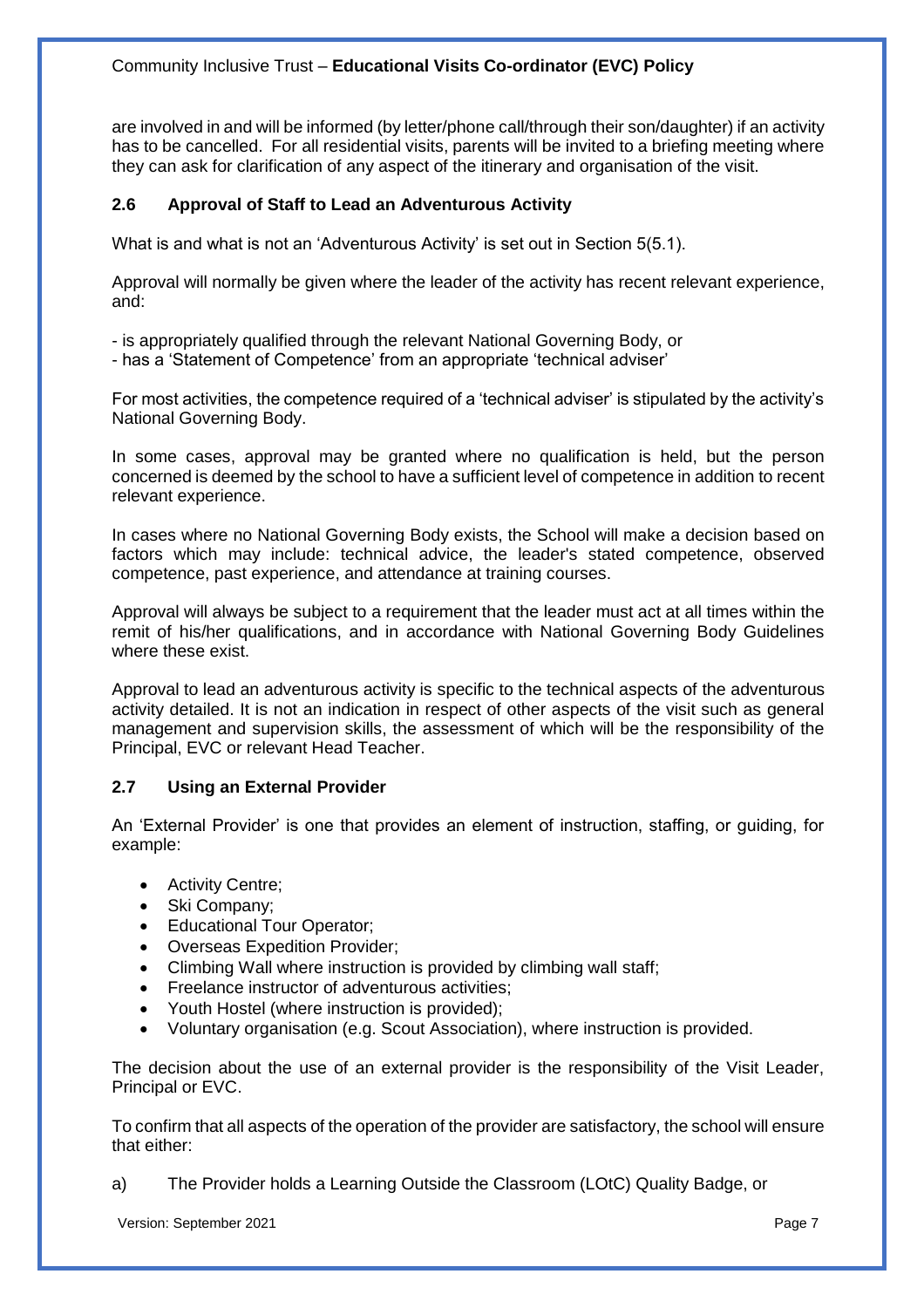b) A 'Risk Assessment' has been satisfactorily completed by the provider

(If a Provider holds an Adventure Activities Licensing Authority (AALA) license (or any other accreditation) but not a LOtC Quality Badge, then a Provider Form is still required.)

For Providers that hold a LOtC Quality Badge no further action is necessary, other than to check the suitability of the provider/venue in relation to the intended aims or learning outcomes for the particular group.

## **2.8 The expectations of Pupils and Parents**

The Trust has a clear code of conduct for educational visits based on the School 'Behaviour Policy'. This code of conduct will be part of the condition of booking by the parents and include the potential of withdrawal of a student prior to or during the visit if such conduct places a child or children at risk and would have led to a temporary exclusion from their School.

### **Section 3 Management of Educational Visits**

#### **3.1 Guidance for Visit Leaders**

The Trust is responsible for health and safety, though tasks may be delegated to individual School staff. Employees also have a duty to look after their own and others' health and safety.

The Trust as employers, school staff and others also have a duty under the common law to take care of pupils in the same way that a prudent parent would do so.

Visit Leaders will be selected by the Educational Visits Co-ordinator and be given overall responsibility for the preparation, supervision and conduct of the visit. They should be of sufficient seniority to direct other accompanying staff.

The Visit Leader must ensure that they have followed Trust/School procedures, suitably manage the visit and provide all information required for the specific activity.

All information and risk assessments will be uploaded on to EXEANT and will be evaluated at the end of the trip within the same platform. The information required will vary dependent on the trip. This will include the following for low-risk educational visits:

- Providing venue details or/and being familiar with the visit location and centre;
- Ensuring that all those accompanying the trip understand child protection issues (may include parent helper);
- General details of the activity for parents and pupils (a letter to parents);
- Assess the pupils on the trip to ensure all specific medical needs are considered;
- Liaising with the location/centre to inform them that a visit is planned for a specific date;
- Ensuring that the Educational Visits Co-ordinator is suitably notified in order that transport can be organised (if required).

Additional information and procedures are required for higher risk, out of hour's visits and residential trips. This may include the following:

- Parental consent forms:
- Specific risk assessments of the activity/trip;
- A completed Risk Assessment if the external provider is not in possession of a Learning Outside the Classroom (LOtC) Quality Badge.
- Risk assessments from the centre or activity provider, where necessary;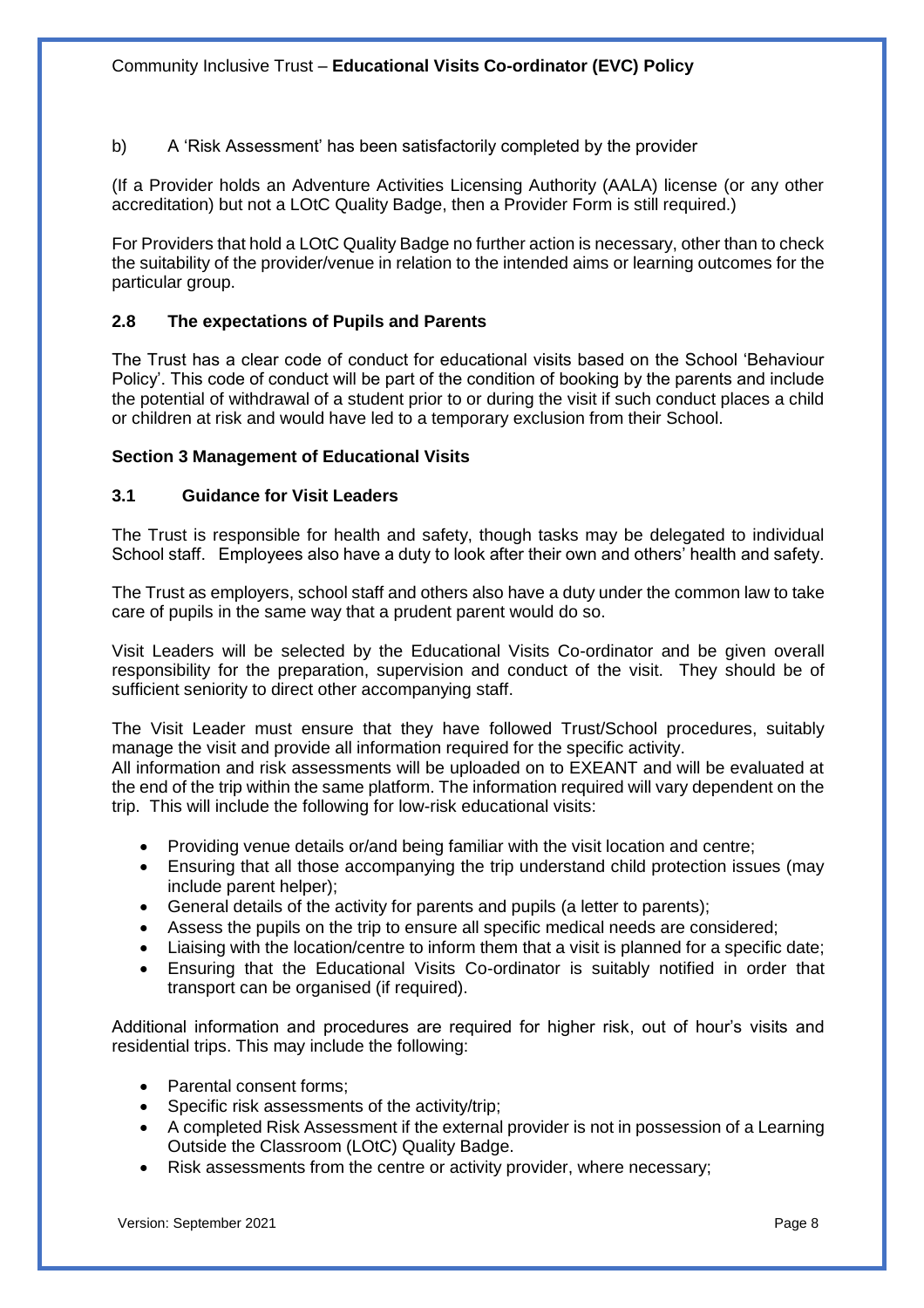- Emergency contact details for pupils;
- A suitability assessment of those pupils potentially completing visit (consideration for those with special educational needs).

### **3.2 Accompanying Staff and Volunteers must:**

- Follow the instructions of the Visit Leader;
- Help to maintain control and discipline:
- Be prepared to stop any activity if they feel the risk to health and safety is unacceptable;
- Not be left in sole charge of pupils except where it has been previously agreed as part of the risk assessment;
- Inform the Visit Leader if concerned about the health and safety of pupils during the visit.

### **3.3 Competence of Visit Leaders**

The competence of the Visit Leader is the single most important contributory factor in the safety of participants. The EVC and/or Head Teacher will consider the following when assessing the competence of a member of staff to lead a visit:

- What experience has the leader in leading or accompanying similar or other visits?
- Has the Visit Leader undertaken formal Visit Leader Training?
- Is the leader competent in planning and managing visits?
- What are the leader's reasons for undertaking the visit?
- Does the leader have the ability to manage the pastoral welfare of participants?
- Does the leader exhibit sound decision-making abilities?
- What experience has the leader of the participants he/she intends to supervise?
- What experience has the leader of the environment and geographical area chosen?
- Does the leader possess appropriate qualifications?
- If appropriate, what is the leader's personal level of skill in the activity, and fitness level?
- Is the leader aware of all relevant guidelines and able to act on these?

#### **3.4 Planning**

Planning should reflect the consideration of legal and good practice requirements, ensuring:

- The plan is based on Academy procedures and employer guidance.
- All staff (including any adult volunteer helpers) and the young people to be involved have a clear understanding of their roles and responsibilities, including their role in the risk management process;
- Those in a position of parental authority have been fully informed and, where appropriate, formal consents have been obtained;
- Proportionate assurances have been obtained from any providers (making full use of national schemes that accredit that assurances have already been obtained by credible inspection regimes);
- Designated emergency contact(s) have been identified that will work on a 24/7 basis where required;
- All details of the activity provision are accessible to the emergency contact throughout the period of the activity.

It is strongly recommended that at a very early stage of the planning process, the provisional staffing team carry out a brainstorming exercise in order to identify the benefits and learning outcomes that the activity (or range of activities) might or are intended to achieve. If the outcomes are to be evaluated with any rigour (an Ofsted expectation), then it will be essential that these outcomes are prioritised, and appropriately targeted. A record of these outcomes will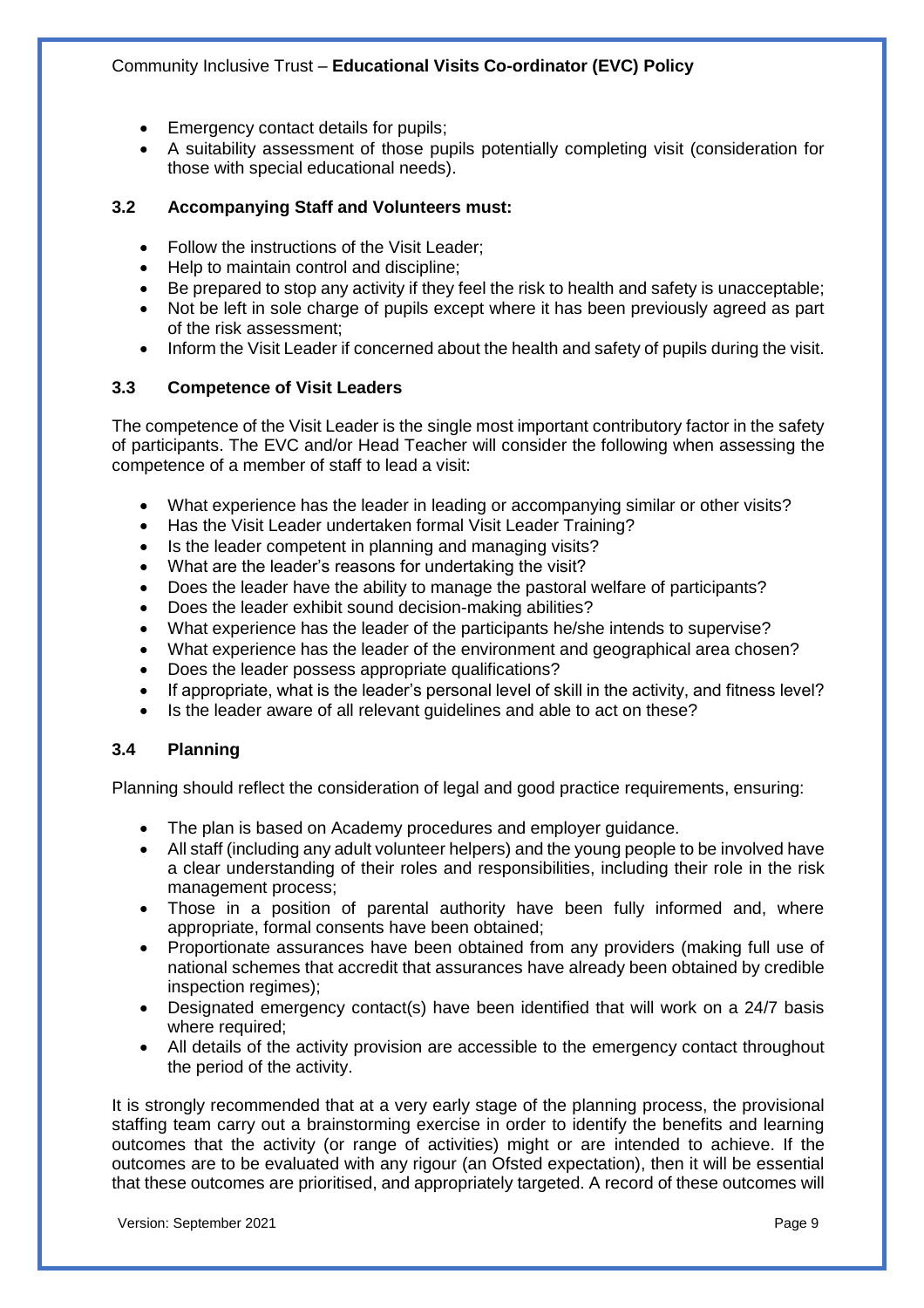help keep the plan focused and also be a vital part of the risk management process in providing some objectivity in a "Risk-Benefit Analysis". Once the targeted outcomes have been recorded, it will then be possible to identify appropriate on-going review and evaluation strategies, including indicators.

To reduce bureaucracy and encourage activity, academies need to take account of the legalities regarding a requirement for formal consent. When an activity is part of a planned curriculum in normal curriculum time and no parental contributions are requested, then a formal consent is not necessary. However, in the interests of good relations between the academy and the home, it is good practice to ensure that those in a position of parental responsibility are fully informed. Consent forms are often used to update parents/carers current phone numbers, contact details plus any medical conditions which have developed since the last check.

This supports the move towards developing activity-specific policies at Academy level for regular or routine activities. Such policies should be robust and equate to "operational guidance" that makes it clear how the activity should be planned and delivered, meeting all necessary recommendations and requirements, as well as assuring educational quality.

The degree of complexity of a particular plan or policy (along with its supporting procedures) will need to reflect the nature and complexity of several variables that can impact on any given activity. These variables can be remembered as "SAGED" as explained below.

- 1. Staffing requirements trained? experienced? competent? ratios?
- 2. Activity characteristics specialist? insurance issues? licensable?
- 3. Group characteristics prior experience? ability? behaviour? special and medical needs?
- 4. Environmental conditions like last time? impact of weather? water levels?
- 5. Distance from support mechanisms in place at the home base transport? residential?

Refer to OEAP NG document: "Planning Basics for Outdoor Learning, Off-Site Visits and LOtC"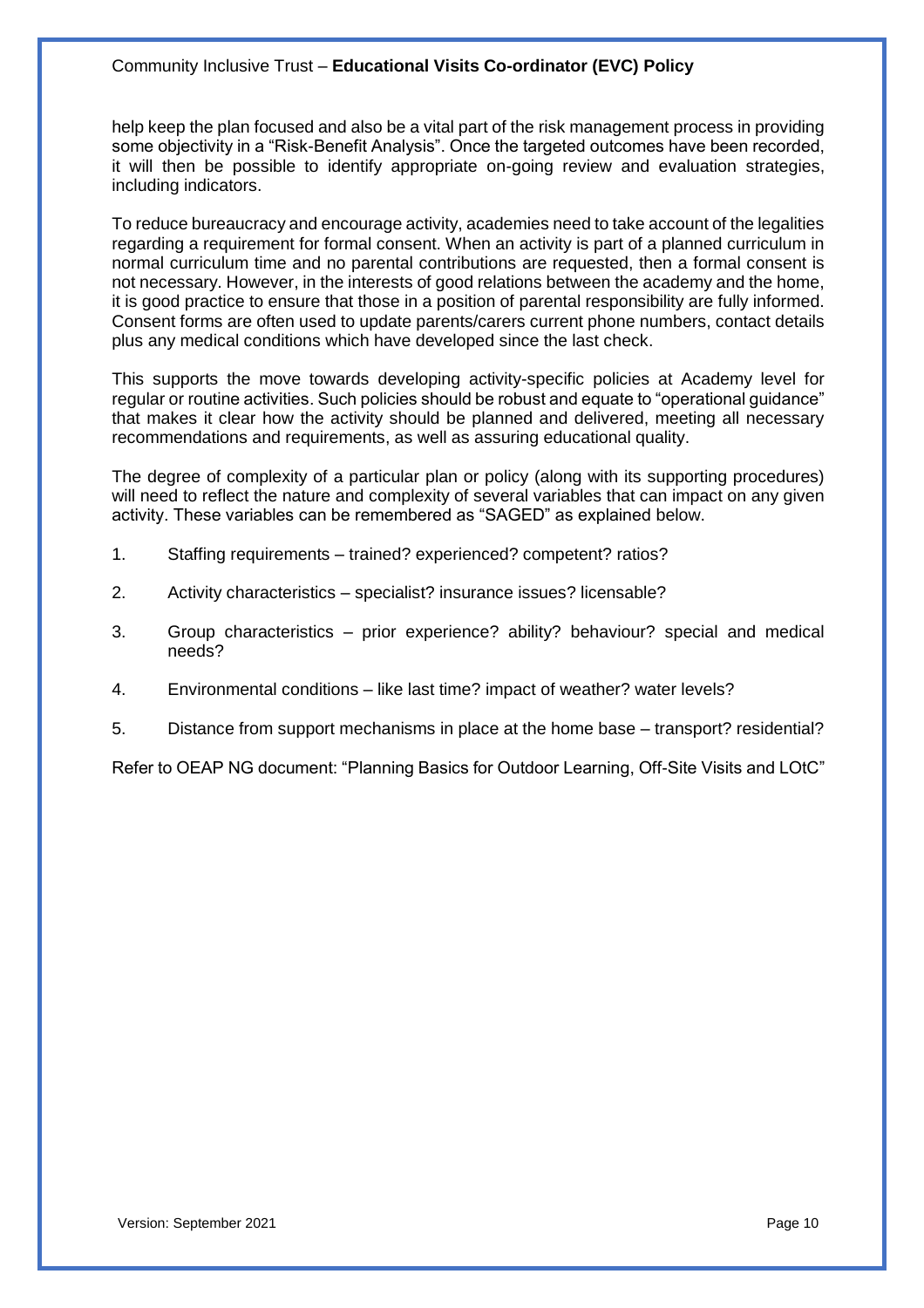

## **3.5 Safety during the Visit**

Prior to the visit, staff must ensure that all participants understand what is expected of them. This includes any 'rules' that will be in place. These should be re-emphasised as appropriate during the visit.

Monitoring of the visit must be ongoing, and this contributes towards both enjoyment and safety. It is primarily the responsibility of the Visit Leader, in consultation with other staff where appropriate, to modify or curtail the visit or activity to suit changed or changing circumstances.

Following the visit, the Visit Leader should record any significant issues both for reference and to inform future visits.

## **3.6 Staffing/Supervision**

The Trust and its schools recognise the key role of accompanying staff in ensuring the highest standards of learning, challenge and safety on a visit. The selection of staff for educational visits will be a key priority in the initial approval of any proposed visit.

On all visits there must be an 'effective level of supervision' that has been approved by the EVC and Head Teacher and where applicable the Trust Board.

Staffing ratios will vary according to the activity, age, group, location and resources. Ratios should not be finalised until the general assessment of the activity is complete. Lower risk activities may require lower staff to student ratios.

Residential visits and adventure activities will require higher levels of supervision and all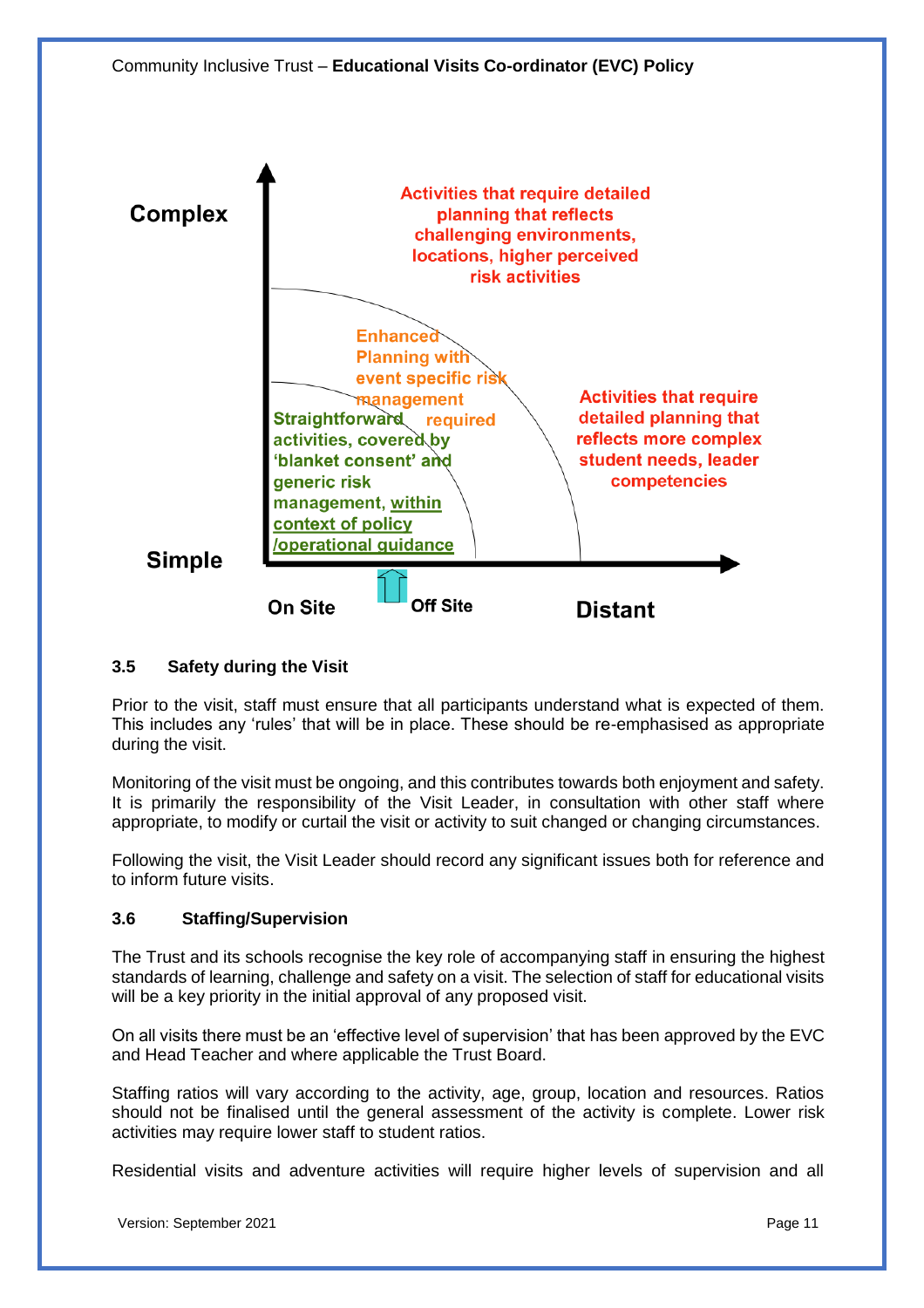accompanying staff and volunteers must be Disclosure and Barring Service (DBS) checked (formerly CRB).

For all other visits, the Visit Leader, EVC and Head Teacher must make a professional judgement regarding the number and suitability of staffing on an individual visit basis, after consideration of the following factors:

- the type, level, and duration of activity;
- the nature and requirements of individuals within the group, including those with additional needs;
- the experience and competence of staff and other adults;
- the venue, time of year and prevailing/predicted conditions;
- the contingency options.

A visit must not go ahead where the Visit Leader, EVC, or Head Teacher is not satisfied that an appropriate level of supervision exists.

Staff who are assigned to support the special needs of an individual, cannot be included in the overall staffing ratio. Their responsibility should not include the wider group.

Visit Leaders will also need to consider the needs of pupils with special educational needs and/or physical disabilities. Known behaviours, learning and physical needs should also be taken into account.

The Visit Leader should discuss this with the Educational Visits Co-ordinator to ensure any judgement is proportionate and not prohibitive.

#### **Supervision Ratios**

In general terms, the Law does not prescribe activity-specific staffing ratios; but it does require that the level of supervision and group management is "effective".

Ratios are a risk management issue and should be determined through the process of risk assessment. It is not possible to set down definitive staff/student ratios for a particular age group or activity.

**Exchange Parties:** Staff organising exchanges should send a list of host families to the Child Protection Co-coordinator for his/her information. This is to ensure that we do not place a visiting youngster in a home which is potentially unsuitable.

#### **All groups must be led by a competent adult employed by the school.**

Particular consideration should be given to the additional implications that may arise if staff are to be accompanied by family members (or partners) on visits.

**Remote Supervision:** Young people must be supervised throughout all visits. Where they are unaccompanied by a member of staff or other responsible adults, e.g. DofE expeditions, 'down time' in a shopping mall, etc., this is known as 'remote' supervision.

'Remotely supervised' activities can bring purposeful educational benefits, and the progression from dependence to independence is to be encouraged. Such activities develop essential lifelong skills, including managing risk, self-sufficiency, interaction with the public and social skills, decision making, etc.

In addition to considering the benefits of the activity, staff should also ensure that reasonably practicable safety precautions are taken.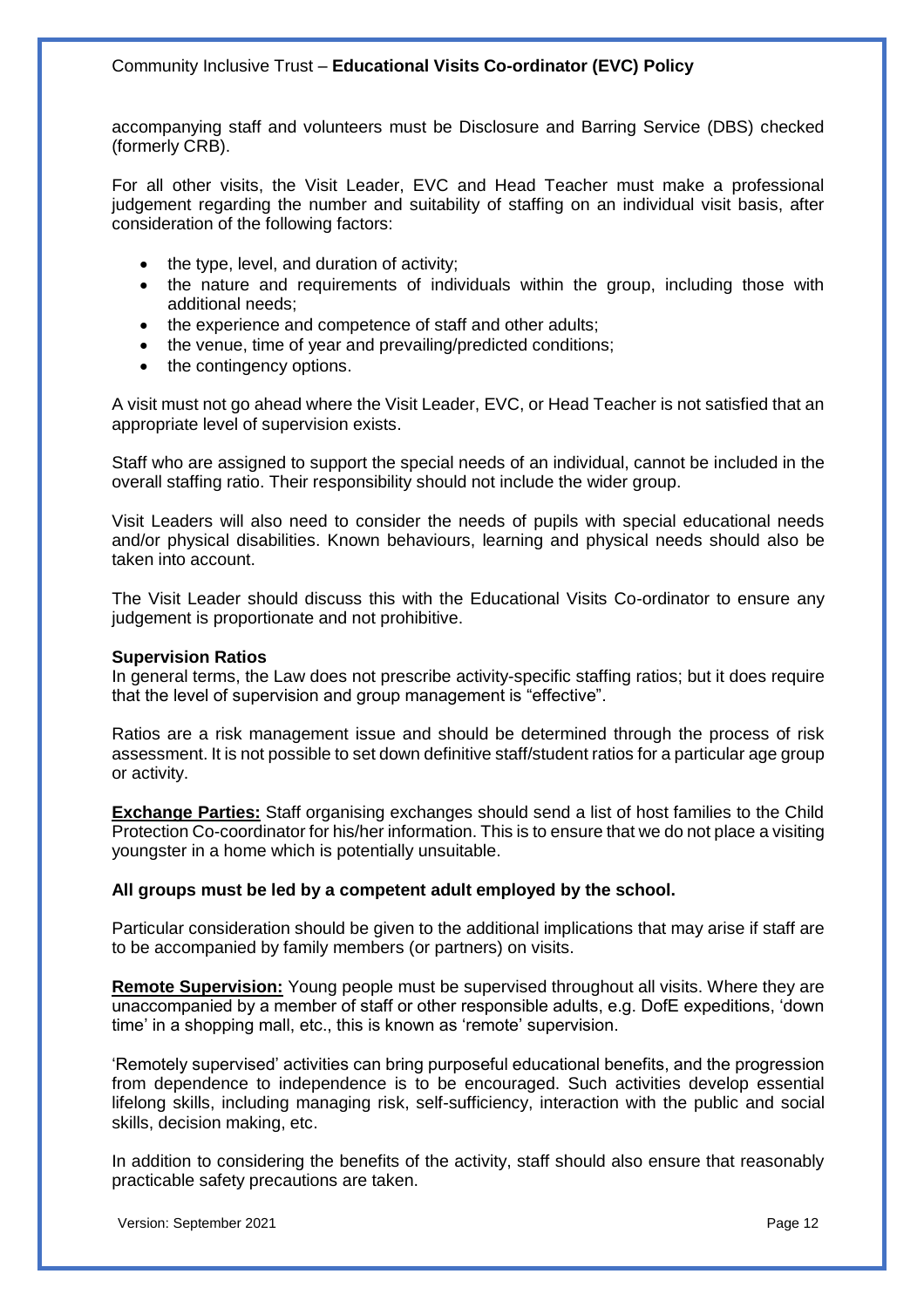The decision to allow remote supervision should be based on professional judgement taking into account such factors as:

- prior knowledge of the individuals (including their maturity and levels of responsibility);
- venue and conditions;
- the activity taking place;
- preparatory training;
- the competence of the supervising staff;
- the emergency systems in place.

The EVC and Visit Leaders must familiarise themselves with this EVC Policy.

Teachers and other staff are encouraged and supported to develop their abilities in organising and managing pupils' learning in a variety of environments through induction and training.

Where it is appropriate, the School will ensure that DBS screening is available for volunteer adults assisting with educational activities and visits.

The appointed Visit Leader will be fully supported in the tasks required to arrange the visit. This will include, as necessary, making time or finances available to conduct an exploratory visit (if practical and necessary), briefing teachers and other staff, accessing training courses, reviewing and evaluating the visit or identifying time when the leader and EVC might work in partnership to undertake planning and risk assessments (if applicable).

#### **3.7 Risk Assessment**

Health and Safety law requires the employer to assess the risks to the health and safety of staff and others affected by their activities. The terms risk assessment and risk management are used to describe the process of thinking about the risks of any activity and the steps taken to counter them. Sensible management of risk does not mean that a separately written risk assessment is required for every activity. However, risk assessment is a dynamic, practical activity, informed by a previously conducted and recorded assessment.

#### **Local, regular and routine visits will usually be managed through a generic risk assessment understanding operational procedures and staff will risk assess dynamically throughout the visit.**

The School will take a common sense and proportionate approach, remembering that risk assessment and risk management are tools to enable children to undertake activities safely, and not prevent activities from taking place. Sensible risk management cannot remove risk altogether but it should avoid needless or unhelpful paperwork.

Some activities, especially those happening away from the School, can involve higher levels of risk. If these are annual or infrequent activities, a review of an existing assessment may be all that is needed. If it is a new activity, a specific assessment of significant risks must be carried out.

The Head Teacher in conjunction with the Educational Visits Co-ordinator will ensure that the person assigned with the assessment task understands the risks and is familiar with the activity that is planned. Where a risk assessment is carried out the Visit Leader must record the significant findings of the assessment.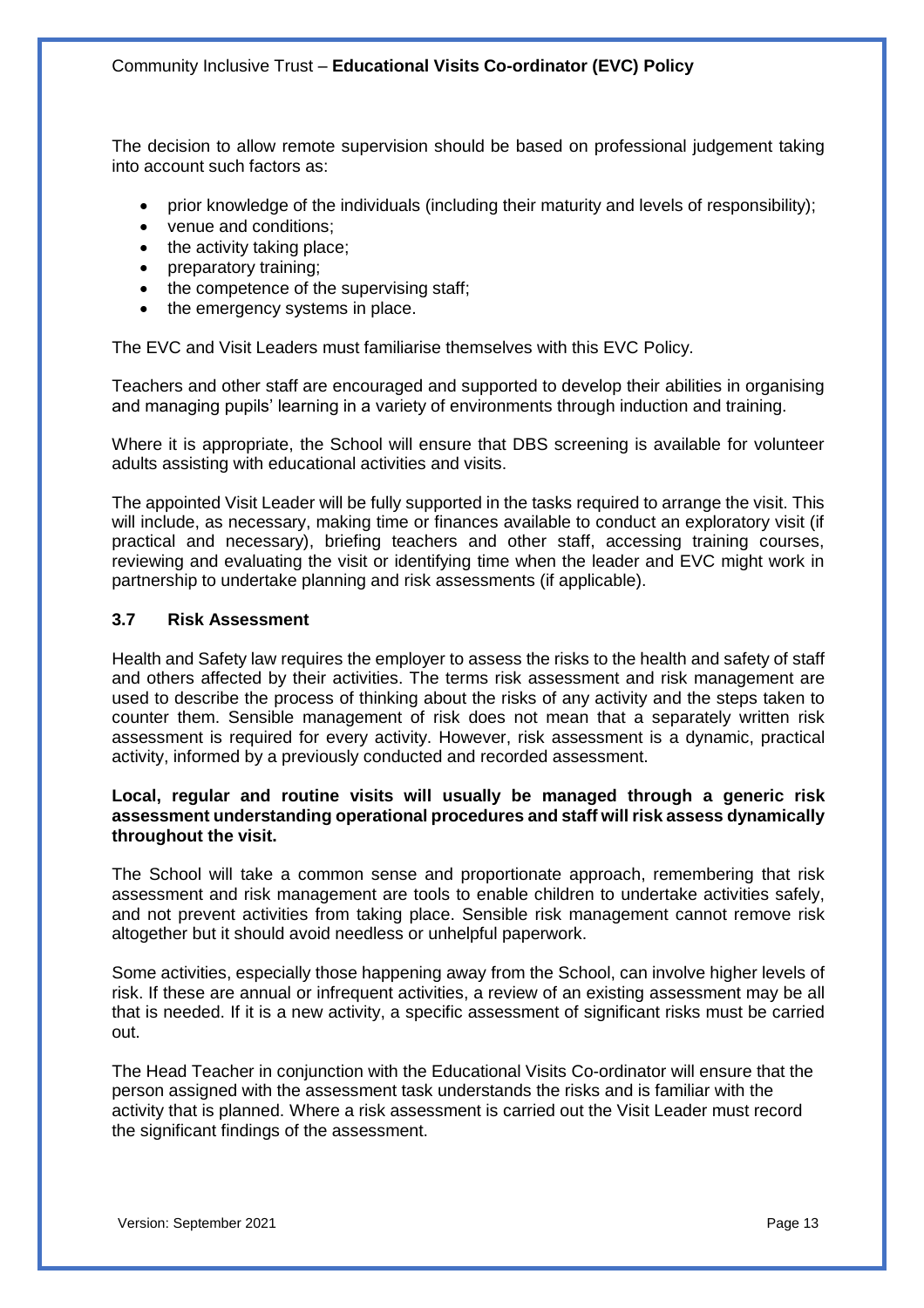A written risk assessment record is not required every time an activity is undertaken that usually forms part of the school day, for example, taking pupils to a local venue which is frequently visited, such as a swimming pool, park, or place of worship. Any risks of these routine activities will have been considered when agreeing the school's general health and safety policies and procedures. A regular check with the educational visit co-ordinator to make sure the precautions remain suitable is all that is required.

#### **The School requires Visit Leaders in conjunction with the educational visits co-ordinator to:**

- Follow a common sense and proportionate approach to risk assessment with the focus being on significant risks;
- For higher risk activities a full risk assessment and record must be undertaken before the visit;
- Complete the school's educational visits risk assessment record (where applicable);
- Consider that risk assessment is not a one-off exercise. It is a dynamic process; the Visit Leader and other supervisors should monitor the risks throughout the visit and take appropriate action as necessary.

Visit Leaders and the Educational Visits Coordinator should note that for providers that hold a LOtC Quality Badge, activity risk assessments do not need to be completed by the School. The risk assessments pertaining to the activities organised and led by the provider have been externally assessed and they have been awarded the LOtC Quality Badge.

When planning an activity that will involve adventure activities such as caving, climbing, trekking, skiing or water sports, the Educational Visits Co-ordinator must check that the provider holds a licence as required by the Adventure Activities Licensing Regulations 2004. Such activities will be managed under the provider's risk management process. These regulations apply to adventure activities that take place in England, Scotland and Wales but these arrangements may be subject to change in the future.

#### **3.8 Transport**

When hiring buses and coaches it is essential that the company is reputable. Local Authorities can provide an up to date 'Approved Bus and Coach Operators List' to enable School to identify those operators who are able to provide vehicles and drivers to a minimum standard at all times.

The vehicle should be provided with seatbelts on all seats – with all seats forward facing, as the law requires for School trips.

If parents' or teachers' private vehicles are used the vehicles must be roadworthy and adequately insured. Documentation must be checked by the Visit Leader. All cars must be fitted with suitable child restraints. Parents must provide specific permission for their child to be transported in a private vehicle.

If public transport is used it is advisable to make party bookings in advance and ensure that the risk assessment adequately covers all potential hazards.

#### **3.8a Minibus Transport**

The School policy is that all Drivers of School minibuses above the specified weight limit must hold a D1 License (those who obtained a license before January 1997 will have one). All those who do not have a D1 license will be required to complete a D1 license test before being permitted to drive.

Version: September 2021 **Page 14** Page 14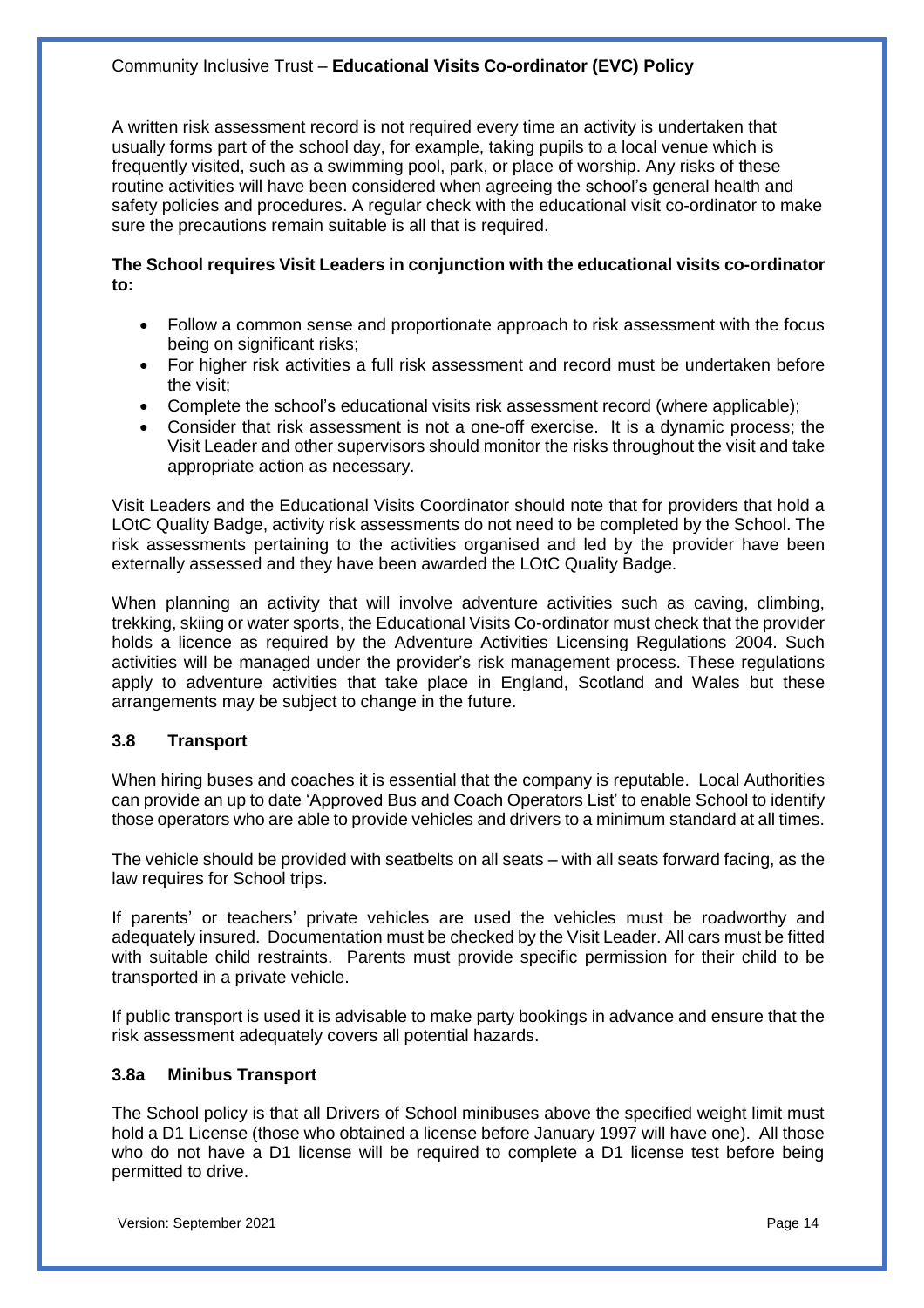Drivers will only be permitted to drive a minibus without a D1 license if the following conditions are met:

- The minibus weighs no more than 3.5 tonnes;
- The minibus has no more than 16 seats;
- The driver is over 21 years of age;
- The driver has been driving on a full license for more than 2 years;
- The driver is not specifically remunerated for driving through their contract of employment.

#### **All drivers are required to complete a MIDAS or equivalent minibus driving training course (usually one day) before being permitted to drive**.

Driver fatigue or distraction has been highlighted as a factor in recent minibus incidents nationally.

For journeys not exceeding 1 hour, a single teacher/driver **may** be considered adequate, subject to the nature of the group and the driver's ability and confidence to manage that group. For journeys involving between 1 hour and 4 hours driving, a second responsible adult should be present to supervise the group.

For journeys involving over 4 hours of driving, the second adult should be a suitably qualified minibus driver. For journeys involving over 4 hours, at least one of the drivers should have had a rest period of at least one hour prior to the start of the journey. Further regular rest periods must be taken – a 15 minute break every 2 hours is recommended.

Drivers must not drive if unwell or if on medication or receiving medical treatment which advises against driving.

Seat Belts: Pupils and staff travelling in minibuses must wear seat belts by law.

Overloading: The minibus is overloaded if the total weight (bus + fuel + passengers + luggage) exceeds the **maximum laden weight** for the vehicle. This weight is printed on the vehicle and in the handbook. For guidance, the vehicle should only carry passengers, driver and hand luggage.

The use of a trailer greatly increases the maximum laden weight and is **essential** when transporting a full load of older pupils plus luggage.

Liability for Driving an Overladen Vehicle Rests With the Driver

#### **3.9 First Aid and Medical Needs**

It is advisable that one member of the accompanying staff is first aid trained and is also able to provide any necessary support for pupils with medical needs e.g. use of epi-pen. The educational visits co-ordinator will work with the Visit Leader to ensure suitable medical/first aid cover has been provided. This will be assessed considering the activity and pupils participating.

'Emergency First Aid' e.g. a 3 hour non-assessed course, is generally suitable for routine urban visits, however, the nature of the visit may indicate that a higher level qualification is appropriate, especially in circumstances where it is likely that access by the emergency services may be delayed.

A travel first aid kit should be carried and also details of any pupils with medical needs.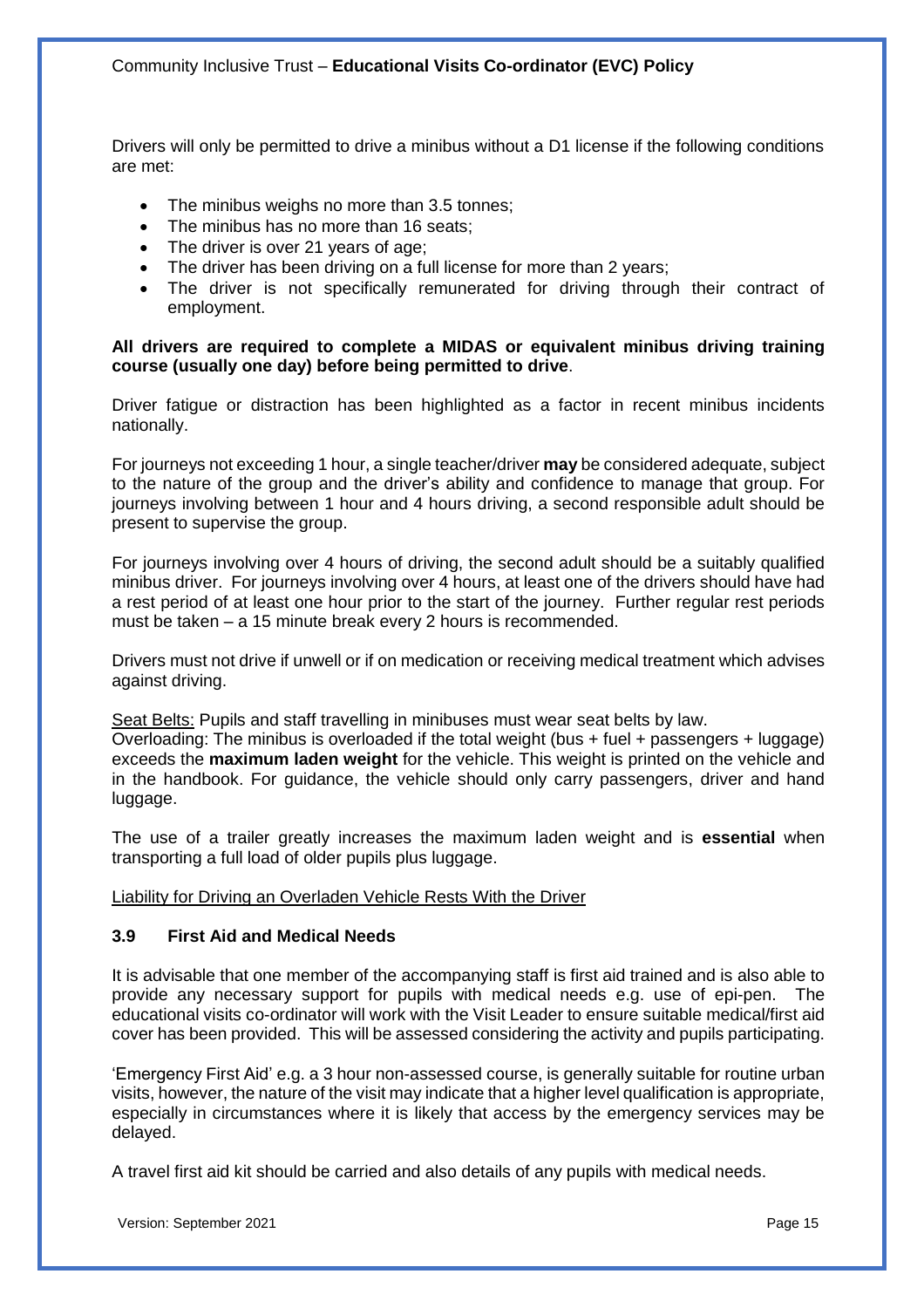## **3.10 Water-Margin Activities**

This section applies to activities that take place near or in water – such as a walk along a riverbank or seashore, collecting samples from ponds and streams, or paddling or walking in gentle, shallow water<sup>1</sup>. It does not apply to swimming and other activities that require water safety or rescue qualifications and equipment, or water-going craft.

At the outset, the leader must decide whether the activity falls within the definition above – if not, guidance on 'adventurous activities' should be referred to, see Section 5.

All staff involved in water-margin activities should be conversant with the guidance contained within *Group Safety at Water Margins.* This document must be made available to all supervising adults in advance of the visit.

#### **3.11 Overseas Visits**

For all visits it is essential that consideration is given to the following:

- Culture: food and drink, local customs, religion, expected behaviour/dress, gender issues, sanitary arrangements, corruption, political stability, local financial information, alcohol & drugs.
- Accommodation: checked for suitability, security, safety precautions and emergency evacuation.
- Transport systems have been assessed as safe for use.

The Visit Leader should consider the relevant country information from the Foreign and Commonwealth Office website. All relevant FCO information should be circulated amongst the staff team.

For travel within the European Union (plus Iceland, Liechtenstein, Norway, and Switzerland), all participants must hold a valid EHIC (European Health Insurance Card).

For exchange visits, the School has adopted the Outdoor Education Advisers' Panel guidance document: *Young People's Exchange Visits*

#### **3.12 Weather, Clothing & Survival**

Where appropriate, the leader must obtain and act upon recent weather forecasts and local advice.

Participants should be adequately clothed appropriate to the nature of the visit and the environment, the experience and strength of participants, the time of year and expected weather conditions, altitude and exposure to elements.

When venturing away from immediate help, leaders should consider the need for comfort, insulation and shelter for a casualty, or for the whole group, and provision of emergency food and drink etc. The need for signalling equipment and/or mobile phones and torches should also be considered.

It is primarily the responsibility of the Visit Leader, in consultation with other staff where appropriate, to modify or curtail the visit or activity to suit changed or changing circumstances,

 $\overline{a}$ 

 $<sup>1</sup>$  'Gentle, shallow water' is slow moving and not above the knees of the participants</sup>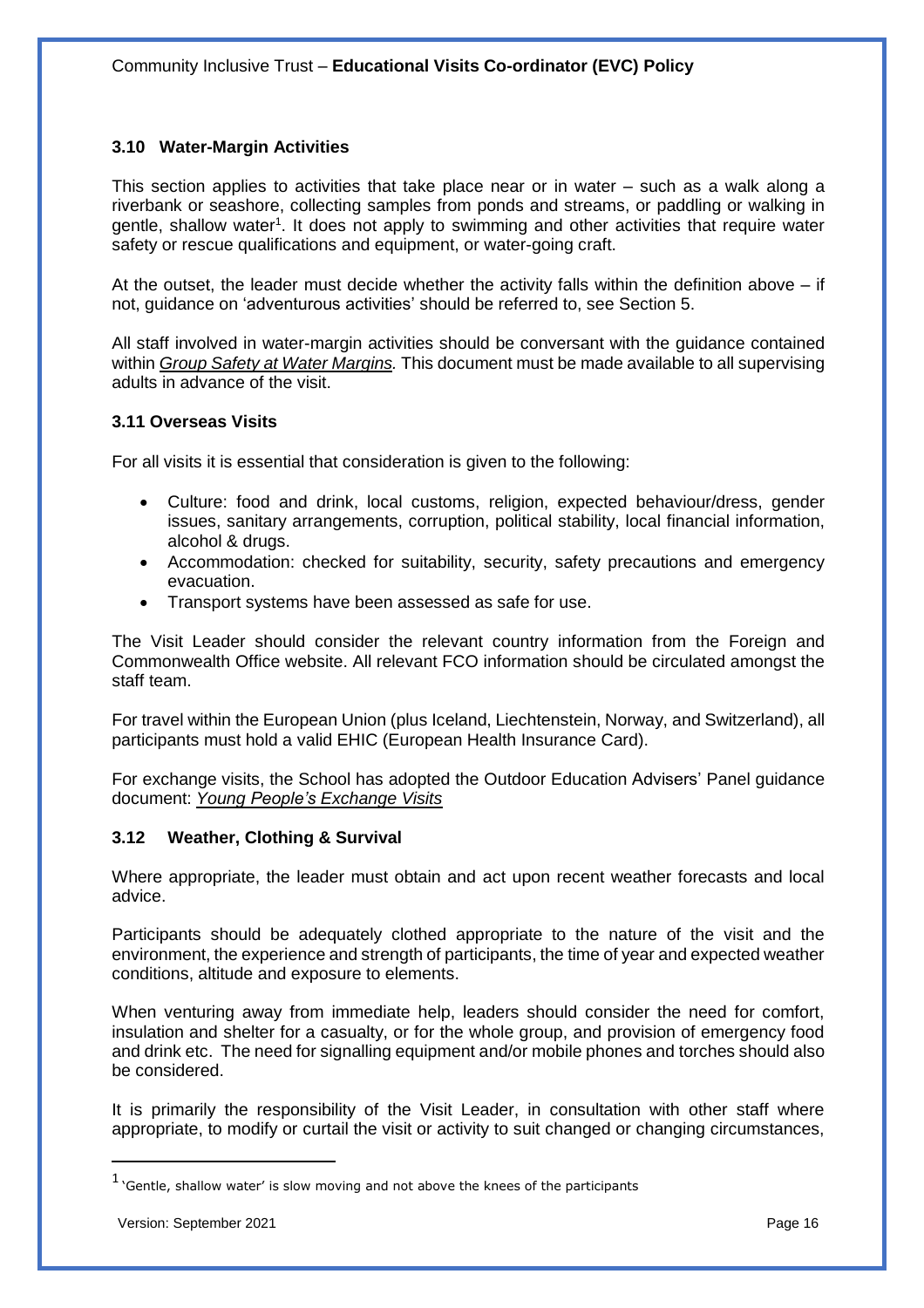for example, over-busy lunch area, rain, rising water levels, etc.

## **3.13 Swimming**

All swimming activities and venues must be included within the visit plan, and lifeguarding arrangements checked in advance. This is particularly important in respect of visits abroad, where for example, a hotel pool may be available.

**Young people must be supervised by a competent adult at all times whilst undertaking swimming activities. The following criteria apply:**

Swimming pools (lifeguarded)

UK Swimming Pool safety: Pool operators have a duty to take all reasonable and practicable measures to ensure that teaching and coaching activities are conducted safely.

For publicly lifeguarded pools abroad, the assurances must be sought that appropriate lifeguard cover is in place prior to participants entering the water.

Unless suitably qualified, the school staff should not have responsibility for lifeguarding. However, they do retain a pastoral role for participants at all times either through direct or 'remote' supervision.

For swimming lessons, the school should ensure the swimming teacher in charge or other pool employees/responsible adults supervising the participants are qualified according to current guidelines.

#### Hotel (and other) swimming pools

Lifeguarding<sup>2</sup> arrangements will be checked in advance of any visit. If there is no lifeguard, swimming should only take place if there is a suitably qualified adult. The role of the lifeguard is:

- To directly supervise the pool and the pool users, exercising appropriate levels of control. (Note: the lifeguard should remain on the poolside at all times except in the case of an emergency);
- If necessary, brief pool users in advance regarding rules (e.g. no diving, running, etc.);
- To communicate effectively with pool users;
- To anticipate problems and prevent accidents;
- To intervene to prevent unsafe behaviour;
- To carry out a rescue from the water;
- To give immediate first aid to any casualty.

The above must be accomplished in the context of the normal operating procedures and the emergency plan for the pool, which should be considered before swimming takes place. Full familiarisation of the systems described should be walked through at the pool.

Staff must be aware of the procedures in the event of an emergency, and who at the venue will provide back up. Staff should also know if they have exclusive use of the pool, as other pool users may increase the supervision role of your lifeguard.

Open water swimming (i.e. not in a swimming pool and not a 'water-margin' activity)

 $\overline{a}$ 

<sup>&</sup>lt;sup>2</sup> A valid RLSS UK National Pool Lifeguard Qualification (NPLQ), or equivalent in the country visited is appropriate accreditation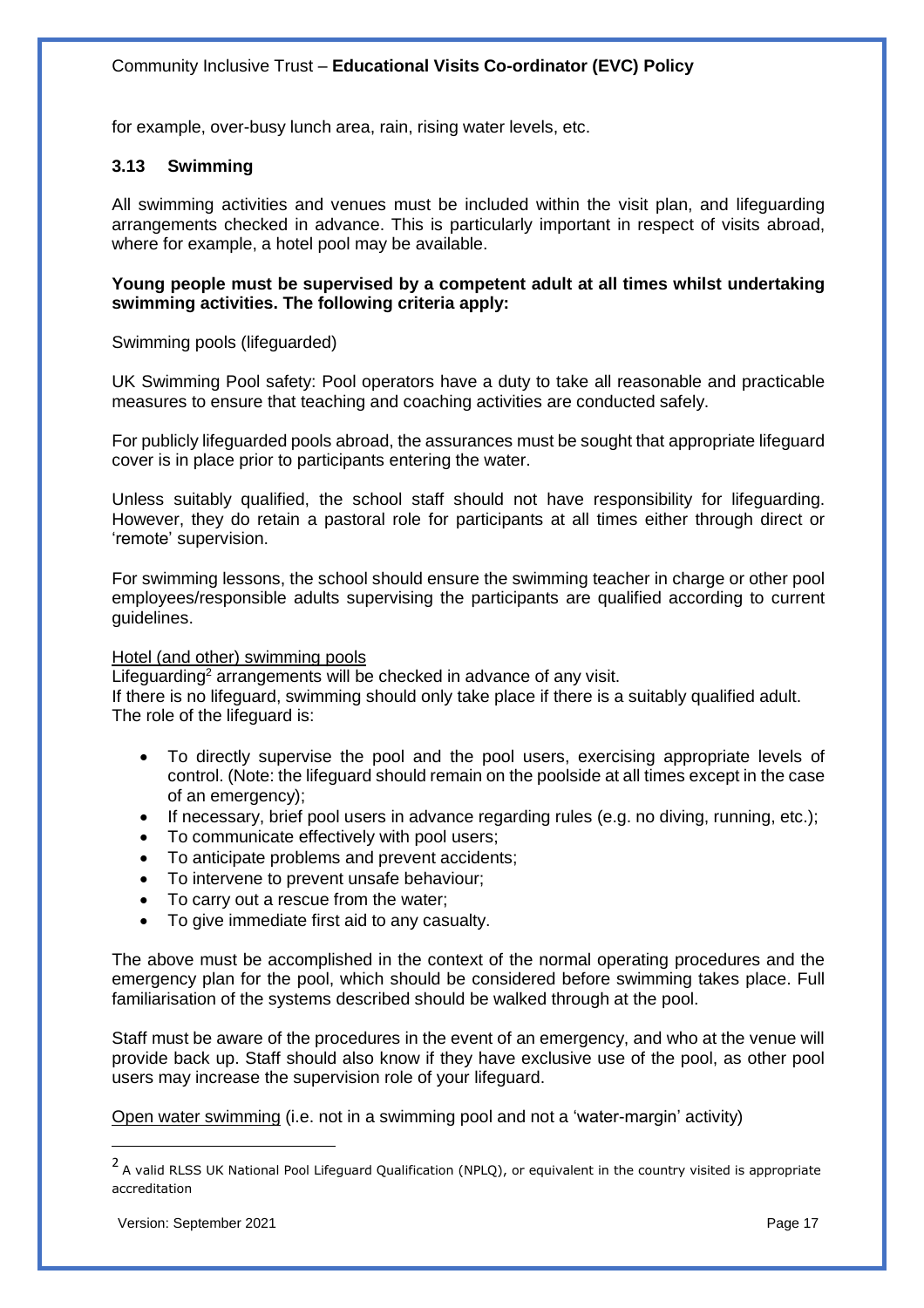Particular consideration should be given to the following factors:

- Unknown locations and hazards, especially overseas.
- Changing environmental conditions.
- Supervisor complacency.
- Adherence to local advice.
- Preparation and knowledge of young people, i.e. is it a planned activity?
- $\bullet$  The designated lifeguard<sup>3</sup> (open water qualified) must be dedicated exclusively to the group, and the location used must fall within the RNLI/RLSS definition of a 'safer bathing area'.
- Local advice must always be sought.

### **Section 4 Emergency Procedures**

#### **4.1 Introduction**

Despite good planning and organisation, there may be accidents and emergencies which will require on the spot response by the Visit Leaders. Adequate provision for minor first aid must be available when the party is `in the field' and the leader should ensure that the levels of supervision are sufficient to allow the group to be split where necessary. A School mobile phone should be available as a useful aid.

Activity Centre's should have their own emergency procedures. Details of these must be obtained in advance of the visit and compared with the recommended framework below. If there is any doubt about the safety of the arrangements the trip should not take place.

#### **4.2 Procedures**

Academies will appoint a member of the Senior Management Team as the emergency contact for each visit. All major incidents should immediately be relayed to the School office, the office will relay the problem to the SMT, and especially those involving injury or that might attract media attention.

The Visit Leader will leave full details of all pupils and accompanying adults on the visit with the emergency contact, including the home contact details of parents/guardians and next-of-kin. The Visit Leader will keep this list with them at all times during the trip.

The Visit Leader will also take with them a copy of the School Critical Incidents Policy.

All incidents and accidents occurring on a visit will be reported back through the School reporting systems.

The Visit Leader will complete the following:

- Establish the nature and extent of the emergency;
- Make sure all other members of the party are accounted for and safe;

 $\overline{\phantom{a}}$ 

<sup>3&</sup>lt;br>**For free swimming activity:** A valid National Beach Lifeguard Qualification (NBLQ) or equivalent in the country visited, see www.lifesavers.org.uk Note: this is for beach/sea only, not inland water. *Or*

For structured or programmed activity: A valid RLSS UK National Rescue Award for Swimming Teachers and Coaches (NRASTAC) or equivalent - see www.lifesavers.org.uk *or* a valid RLSS UK Water Safety Management Award (WSMA), with appropriate endorsement.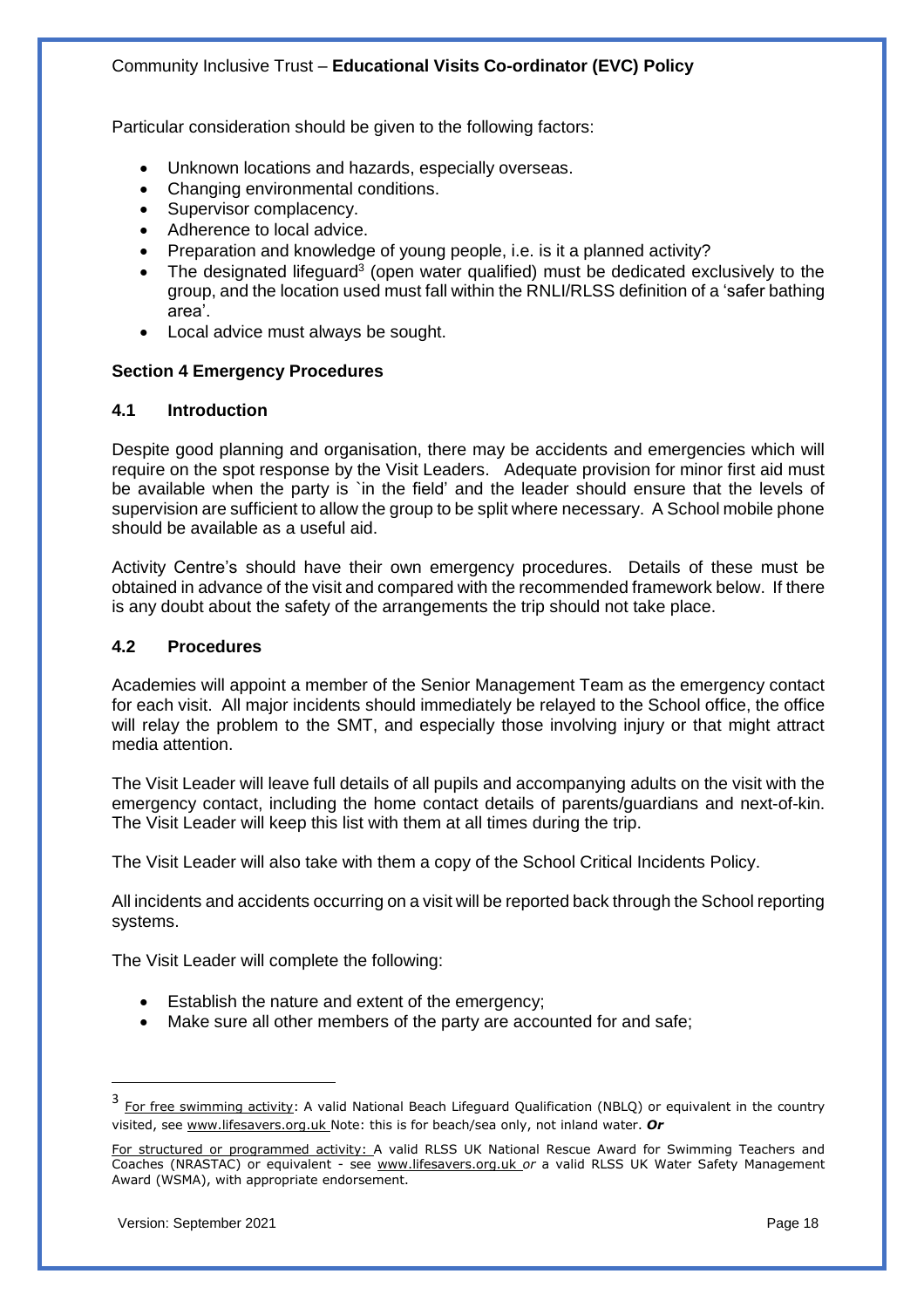- If there are injuries immediately establish their extent, so far as possible, and administer appropriate first aid;
- Establish the names of the injured and call whichever emergency services are required;
- Advise other party staff of the incident and that the emergency procedures are in operation;
- Where possible, ensure that an adult from the party accompanies the injured child/children to hospital;
- Ensure that the remainder of the party are adequately supervised throughout and arrange for their early return to School;
- Where possible arrange for one adult to remain at the incident site to liaise with emergency services until the incident is over and all pupils and staff are accounted for;
- Control access to phones until contact is made with the principal emergency contact point or designated senior member of staff and he or she has had time to contact those directly involved.
- Where possible and appropriate take photographs (these must remain confidential and be shared only with SLT and legal representatives)
- Where possible take witness statements (these must remain confidential and be shared only with SLT and legal representatives) including name address and contact details.

## **4.3 Give full details of the incident to the Principal or designated contact:**

- Name;
- Nature, date and time of incident;
- Location of incident:
- Details of injuries;
- Names and telephone numbers of those involved;
- Action taken so far;
- Telephone number for further contact.

#### **4.4 Serious Incidents**

Visit leaders **should not** contact families directly; it is the responsibility of the trips emergency contact to arrange for families to be contacted.

For serious incidents where the media may be involved, the Visit Leader or other party members must not discuss matters with the media. Under no circumstances should the name of any casualty be divulged to the media.

The Head Teacher or designated senior staff member should arrange to contact parents/carers of those involved. For a serious incident, the Principal or designated senior staff member should contact parents of all party members. The Head teacher will also inform a member of the Trust ELT.

The Visit Leader should write down, as soon as practicable, all relevant details while they are still fresh in the memory. Other staff members might also be asked to do so.

A record should be kept of the names and addresses of any witnesses. Any associated equipment should be kept in its original condition.

Legal liability should not be discussed or admitted.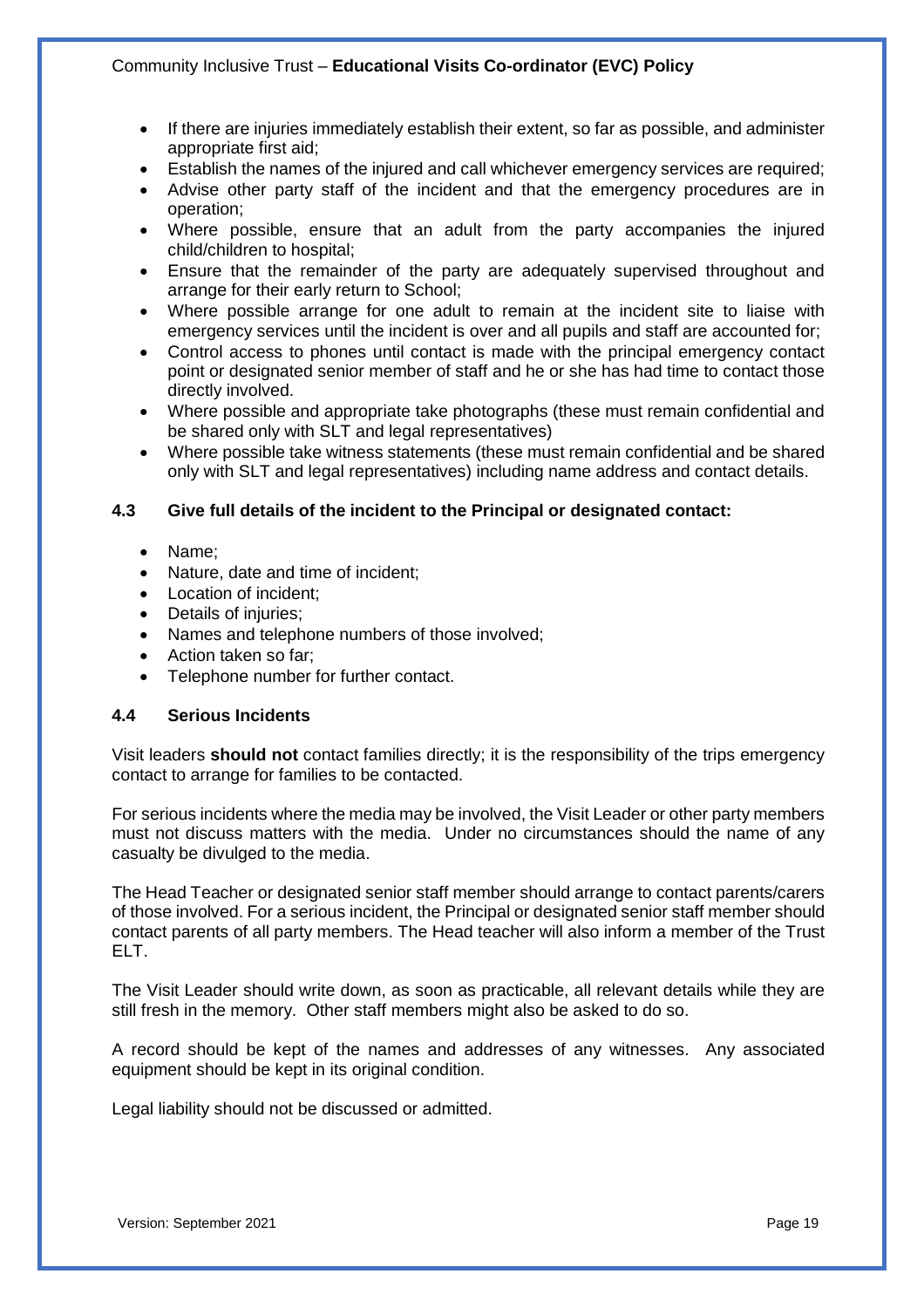All accident forms should be completed as soon as possible and Insurers, the Health and Safety Executive should be informed as appropriate.

**Security Concerns –** consideration should be given to current national and international security concerns when planning a visit.

## **Section 5 Adventurous Activities**

#### **5.1 Definition of an 'adventurous activity'**

The following activities are regarded as 'adventurous':

- Abseiling
- Air Activities (excluding Commercial Flights)
- Boating (all other forms of Boating excluding Commercial Transport
- Camping
- Canoeing/Kayaking
- **Coasteering**
- 'Extreme' Sports
- High-Level Ropes Courses
- Hill Walking and Mountaineering
- Horse Riding
- Motor Sport all forms
- 'Open Country' all activities in 'Open Country' (which is normally defined as land above 300m OR more than 1km from Vehicular Access)
- Off-Road Cycling
- Rafting or Improvised Rafting
- River/Gorge Walking or Scrambling
- Rock Climbing (including Indoor Climbing Walls)
- Sailing/Windsurfing/Kite Surfing
- Shooting/Archery/Paintballing
- Snorkel and Aqualung activities
- Snowsports (Skiing, Snowboarding and related activities)
- Swimming (all forms, excluding publicly Lifeguarded pools)
- Underground Exploration
- Use of Powered Safety/Rescue Craft
- Water Skiing
- Other activities (e.g. initiative exercises) involving skills inherent in any of the above

The following activities are **NOT** regarded as adventurous but must be supervised by a member of staff who has previous relevant experience and who in the opinion of the EVC and Head is competent to supervise the activity:

- Farm Visits
- Field Studies unless in the Environments stated in 'Open Country'
- Ice Skating (Rink)
- Local Traffic Survey
- Museum, Library etc.
- Pedal go-karts
- Physical Education and Sports Fixtures
- Swimming in Publicly Lifeguarded Pools
- Theme Parks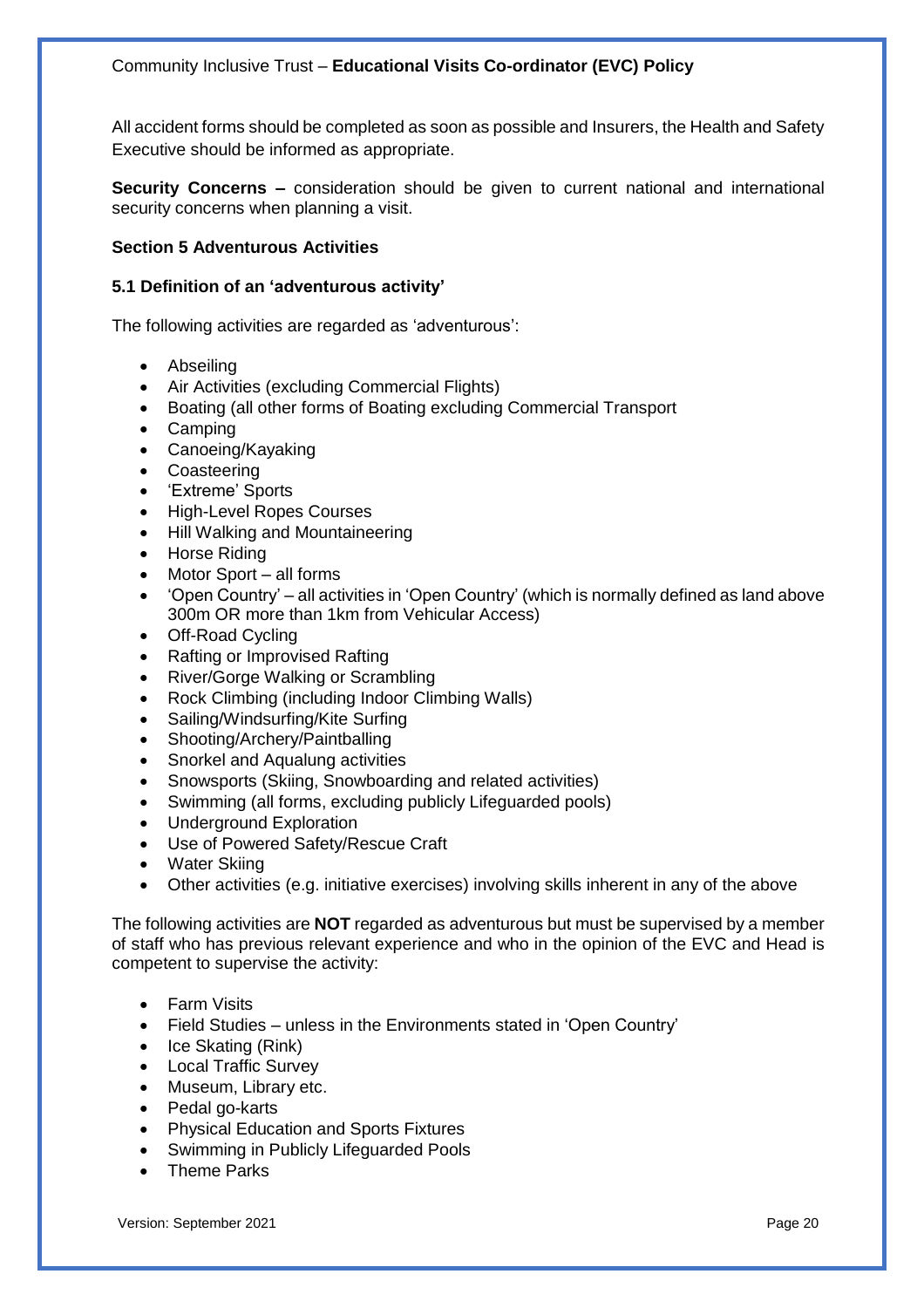- Tourist Attractions
- Walking in Parks or non-remote Country Paths
- Water-Margin Activities i.e. activities that take place near or in water such as a walk along a Riverbank or Seashore, collecting samples from Ponds and Streams or Paddling or Walking in slow-moving, shallow (typically up to the knees of the participants) water. It does not apply to swimming and other activities that require water safety or rescue qualifications and equipment, or water-going craft.

### **5.2 Safety during Adventurous activities**

The responsibility for the safety of participants in an adventurous activity will rest with either:

#### a) **An external provider**

Any external provider must hold a LOtC Quality Badge or complete a Risk Assessment. (If a Provider holds an AALA license and/or any other accreditation but not a LOtC Quality Badge, then a Provider Form is still required.)

Whilst the responsibility for the safety of participants rests with the provider, the accompanying staff continue to retain a 'pastoral' duty of care. **… or**

#### b) **A member of the School's staff who is the activity leader (this may be different to the visit leader)**

### **5.3 Water-Based Activities**

In order to participate in water-based activities, participants should normally be water confident. Participants who lack water confidence may still be able to take part subject to consideration of all factors, including the activity itself, and supervision arrangements. The level of water confidence of all participants must be known by the activity leader prior to the commencement of water-based activities.

Leaders should have knowledge of the water conditions/hazards (and potential changes) that might be encountered and prepare accordingly. Local advice must be sought where appropriate, e.g. coastguard, harbour master, other site users, etc.

Personal buoyancy conforming to the appropriate National Governing Body guidance must be worn at all times by all participants in water-based activities, except, at the discretion of the activity leader, where the activity:

- a) takes place in a swimming pool, or
- b) is 'swimming', or
- c) is an activity for which personal buoyancy would not normally be worn by young people.

## **5.4 Open-country activities**

The following minimum levels of technical competence apply where a member of the establishment's own staff intends to lead an open-country activity:

- a) For leaders of walking groups in mountainous terrain within the UK and Ireland:
	- Mountain Leader Award (Summer or Winter as appropriate) [www.mltuk.org](http://www.mltuk.org/) or
	- A written statement of competence by an appropriate technical adviser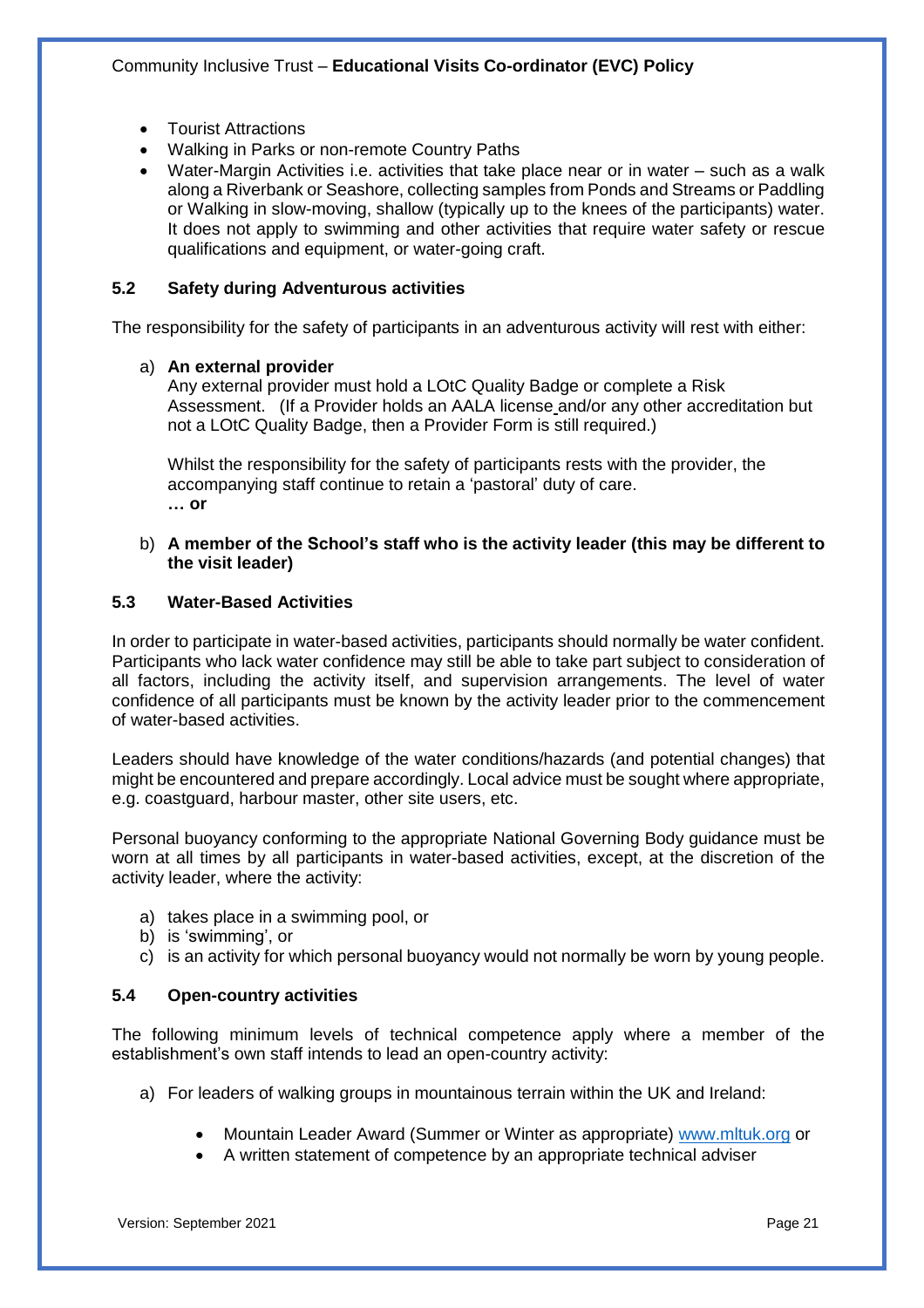- b) For leaders of walking groups in summer conditions in non-mountainous hilly terrain (known variously as upland, moor, bog, hill, fell or down), with well-defined obvious boundaries, such as roads and coastlines, and where any hazards within it are identifiable and avoidable, and where wild camping or movement on steep ground is not involved:
	- Walking Group Leader Award [www.mltuk.org](http://www.mltuk.org/) or
	- A written statement of competence by an appropriate technical adviser
- c) For leaders of walking groups in terrain 'easier' than that defined in b):

The leader must demonstrate an appropriate level of competence. This may include one or more of the following:

- Countryside Leader Award. See www.countrysideleaderaward.org;
- Sports Leaders UK Level 2 Award in Basic Expedition Leadership (BEL);
- Completion of a suitable 'Leader Training' Course;
- A written statement of competence by an appropriate technical adviser;
- Evidence of recent, relevant experience, appropriately corroborated;
- An assessment of competence (written or implied) by the Principal.

#### **5.5 Snowsports**

A member of staff intending to organise a snowsport visit (but not instruct, lead or supervise on snow) must hold the Snowsport Course Organiser Award (SCO), administered by Snowsport England - [www.snowsportengland.org.uk](http://www.snowsportengland.org.uk/) - and must have previously accompanied at least one educational snowsports visit.

Young people may only participate in snowsports when under the direction of an appropriately qualified and competent person. This would normally be an instructor employed by the local snowsports school.

A member of staff intending to lead skiing or snowboarding (i.e. not using a ski school instructor) must be qualified as follows:

Skiing: The minimum qualification to lead skiing on snow is:

- The Alpine Ski Course Leader Award (ASCL) [www.snowsportengland.org.uk;](http://www.snowsportengland.org.uk/) or
- The Alpine Ski Leader Award (ASL) [www.snowsportscotland.org;](file:///C:/Users/J.Bartrum/Downloads/www.snowsportscotland.org) or
- A statement of competence by an appropriate 'technical adviser'

#### These awards only qualify to lead NOT teach skiing.

Snowboarding: The minimum qualification to lead snowboarding on snow is:

The Snowboard Leader Award (SBL) administered by [www.snowsportscotland.org](http://www.snowsportscotland./) or statement of competence by an appropriate 'technical adviser'.

Pupils may only take part in off-piste activities if under the direction of a suitably qualified local instructor, AND they will remain within the designated controlled areas, AND off-piste activities are specifically included within the visit insurance policy.

## **5.6 Overseas Expeditions**

Version: September 2021 Page 22